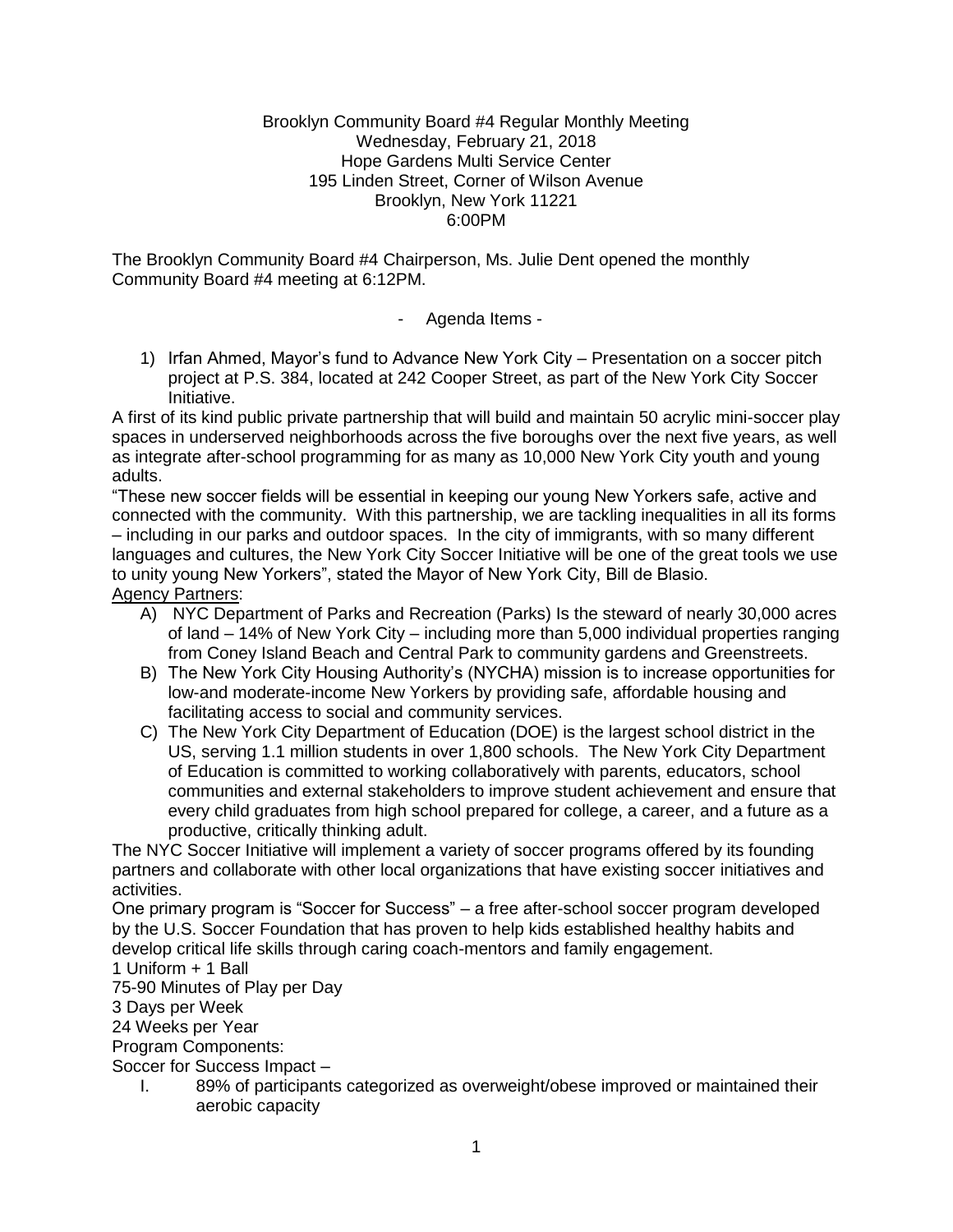- II. 86% of participants said the program helped them stay away from anti-social behavior
- III. 83% of participants who are at a greater risk for health issues such as heart disease and diabetes – had positive health outcomes

IV. 72% of participants said the program helped them try harder in school.

# I.S. 384

Location: 242 Cooper Street, Brooklyn, New York 11207

Student Enrollment: 558

Grades served: Pre-K, Grades 1-8

Student Demographics: Asian: 1%; Black: 12%; Hispanic: 85%; White: 1%

English Language Learners: 28%

Student with Special Needs: 26%

PlaNYC Site: School yard is open to the public outside of school hours. Same rules will apply to the proposed soccer pitch.

\*(All data was drawn from 2016-2017 School Quality Snapshot)

Proposed Pitch Area and Specs:

- I.S. 384 School has proposed area already
- Approximately 5,000 sq. ft. (100' in length, 50' in width)
- Fence dimension fully enclosed pitch  $(4'$  fencing along the pitch length and 8' fencing behind the goa; post)- black galvanized fence, with open access points along 4' fence (no swing gates)
- Utilized existing fencing

Materials Used:

- Kwik Goal is the manufacturer for the goal posts.
- Two (2) futsal goals to be anchored into ground at each end of pitch
- Laykold Masters Color (LM) system is the manufacturer for the performance, allweather, acrylic court surface
- Installation timing: 3-6 weeks )Spring-Summer 2018)
- 2) Ann McCrane, Policy Analyst Presentation on the NYC DOT pilot test bike parking facility at the Myrtle-Wyckoff Plaza starting spring 2018.

New York City is committed to expanding bike cycling as part of a sustainable and multi-modal transportation strategy. One problem that can be a key barrier is the lack of secure parking for riders. If you wanted to park your bike for more than 30-40 minutes, it is good to have a secure place to put it, something slightly more secure than a bike rack. Benefits:

- Can park bike 7-9 hours a day
- Seat will be on your bike when you return to pick it up
- Protection from the rain
- Added security

Department of Transportation wants to study how long-term, secure bike parking works New York City. Dept. of Transportation provides a custom facility at three locations. Locations will hold at least 30 bikes for a small fee. Includes space at the entrance to run a retail or repairbased concession.

Organizations submit proposals to manage valet bike parking: Final details regarding operations are dependent on proposals.

Winning proposer(s) runs initial concession from April to mid-November: This is a pilot. We DOT will evaluate its success and decide whether to run the concession in future years. The pilot program term will be for 8 months, starting in April 2018 to November 2018. Hours: 7AM to 7PM. The fee will be very low.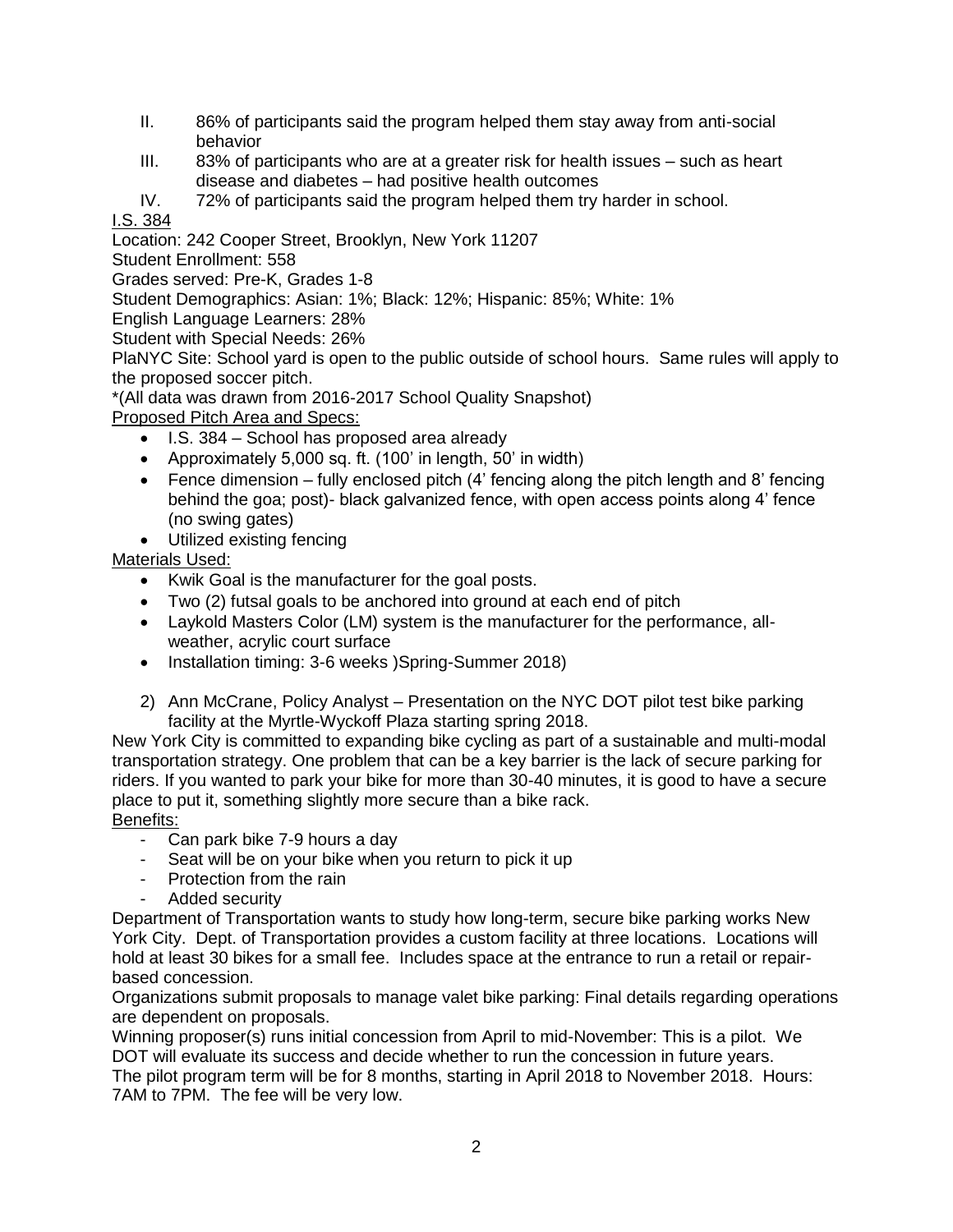Staff take the bikes and store them in the structure. Cyclists will not have access to their bikes outside of operation hours.

What DOT hope to learn from the pilot program:

- Parking behavior: bikes parked each day, average number of hours bikes remain parked, number of unique users in a month
- On-site surveys: do cyclists like the service, does it meet their needs?
- Financial feasibility: does the business model work? Is there interest from organizations to run this sort of concession long term?
- Community stakeholder input: were there any community concerns that arose during the pilot?

## Questions were entertained:

Chairperson, Ms. Dent: Have you told Community Board #5 about the pilot program yet? Answer: Yes, however they have not received a presentation as of yet.

Mr. Robert Camacho, Parks & Recreation Chairperson: What happens if the renter does not pick up the bike? The Department of Transportation should have come to the Community Board before this was approved.

Answer: If you leave your bike, if the owner does not pick their bike up, it will be locked up. They will have to get it the next day.

Abagail Ikner: This is the kind of feedback that the Department of Transportation is looking for. This is a pilot program, to see if the program is effective or not.

District Manager: DOT did come to a meeting

Ms. Martha Brown, Chairperson of the Housing and Land Use Committee: How long is the pilot program?

Ann McCrane: The program will end in November 2018. The pilot program is just for the  $1<sup>st</sup>$ year. It will not be used again unless it is positive.

Ms. Mary McClellan: My car is parked outside. I do not think it is right that bikes are on the inside.

3) Andrew Inglesby, Assistant Director, Government and Community Relations, MTA Transit and Rami Metal, Director of Strategic Engagement, NYC DOT – Presentation on the updates on the L Canarsie Tunnel Reconstruction Project.

April 2019 - 15 month shut down on the L line until July 2020.

Joseph Erlick:

Half of the L line riders are going to  $14<sup>th</sup>$  Street and the other half are going north of  $14<sup>th</sup>$  Street. The contractor will have a bonus if they finished before July 2020 and they will be fined \$400,000 per day penalty for lateness.

125,000 people who take the L train in Brooklyn will still have service.

Community Board 4 is in zone 3 and they will have other train services nearby. For example the M train will go to Manhattan and riders can pick up the J train at Broadway Junction. Fixing the L Line's Canarsie Tunnel:

Sandy Damage – The Canarsie Tube was inundated with saltwater during Superstorm Sandy causing corrosion of cabling, circuit breakers and power and track equipment. The tunnel needs a complete overhaul. The contract for Tube repairs was awarded in April 2017. The 15 month closure remains on schedule to begin April 2019. There will be a bonus for early completion and a \$400,000 per-day penalty for delays. Originally the repairs was going to take 18 months, however the contractor feel secure in finishing the job in 15 months. Additional stairs will be added at Broadway Junction to allow easier travel.

Tunnel Work Needed:

- Repairing fire protection system
- Replacing Cable: Communication 176,000 ft., Power 126,000 ft.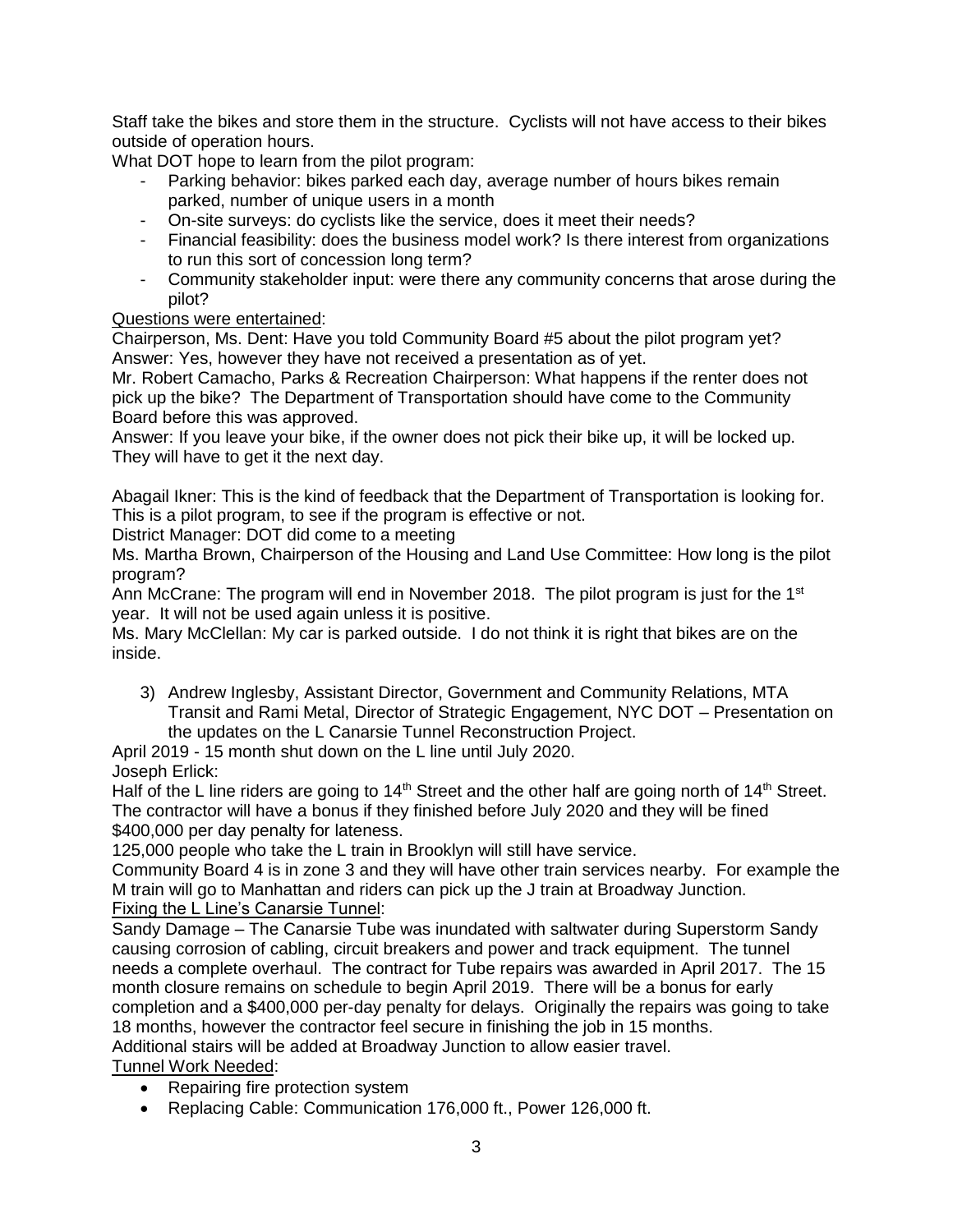- Installing 14,400 ft. of new tracks and 15,800 ft. of third rail
- Installing new tunnel lighting system
- Replacing pumping equipment
- Rebuilding two circuit breaker houses
- Building a substation
- Reconstructing 30,126 ft. of concrete duct bank
- Challenge of Serving L Customers:

A total of 400,000 daily riders use the L train:

- 225,000 use the Canarsie Tube under East River: Nearly as many inbound passengers during the AM peak hour as in private vehicles on all six East River bridges and tunnels combined
- 50,000 travel solely in Manhattan: Greater than busiest NYC Bus route (Bronx 12- 48,000 riders/day); 66% greater than current M14 ridership (30,000 riders/day)
- 125,000 travel solely in Brooklyn

The MTA plan to increase alternate subway service, have temporary bus and ferry service, station access and capacity improvements, more bike and pedestrian infrastructure and HOV 3 only during peak period traffic management strategies.

### Subway Service:

Subway service will increase on the G, J, M and Z lines.

J, Z trains run local from Myrtle Avenue to Marcy Avenue to serve additional demand at Hewes

St., Lorimer St., and Flushing Avenue.

Free Metrocard transfers between:

- Broadway (G) and Lorimer St. / Hewes Street (J, M, & Z)
- Junius St. (3) and Livonia Avenue (L)
- 21 Street (G) and Hunters Point Avenue (7)

Weekends and Overnights, (M) runs to 96 Street / 2<sup>nd</sup> Avenue

### Permanent Station Improvements:

Prior to the tunnel closure, MTA is improving access to and capacity in stations along the G, J, M and Z lines, which will provide alternatives to L service. During the tunnel closure, MTA will enhance stations along the L line.

Williamsburg Bridge HOV:

How to make L train cross-river buses work:

- Combined frequency of about 70 buses per hour in peak
- Target: end-to-end bus run times of about 25 minutes
- Near free-flowing speeds across the bridge

Manhattan Bound – Inner Roadway: HOV 3+ only

Outer Roadway: Buses, Trucks, HOV 3+ to Clinton Street

Grand Street – Buffered curbed bike lane in the eastbound direction, parking protected bike lane in the westbound direction, maintain parking and loading along the south curb and restrict traffic to buses and local traffic only

### Next Steps:

- Ongoing Through 2020 Construction at street level to support tunnel project
- Winter 2018 Present conceptual plan and solicit feedback at community meetings/open houses
	- Present final plan to stakeholders and community
- Winter/Spring 2018 Stakeholder outreach, design and service plan refinement
- Spring 2018 Full M service restored
- Summer/Fall Construction begins for street modifications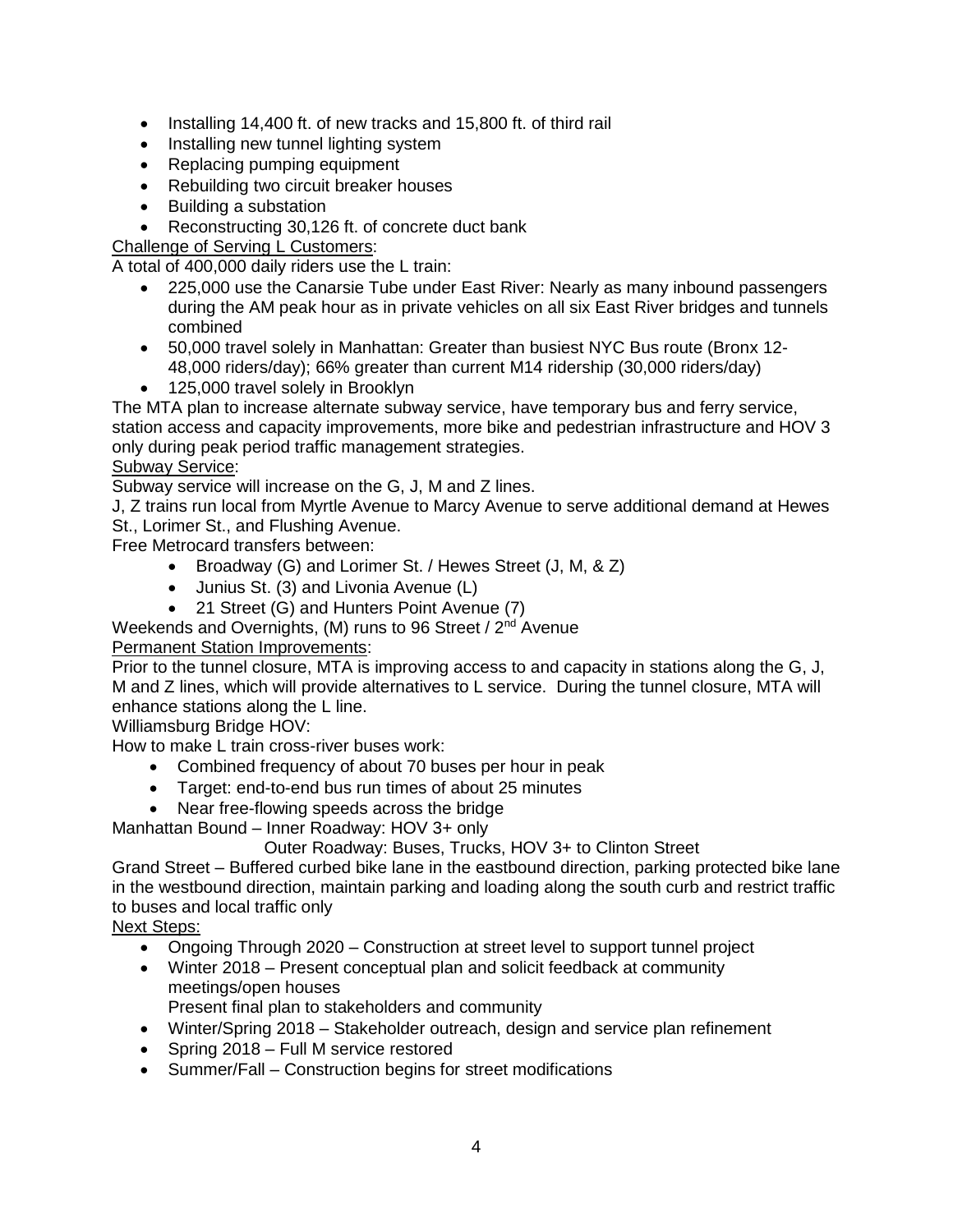- Summer 2018 March 2019 Multiple weekend and overnight L closures to support tunnel project
- Winter 2019 Completion of temporary street and /or site modifications for SBS service, bus terminal and parking, and ferry operations
- April 2019 Start of Canarsie Tunnel Closure, alternative service plan begins

### Questions were entertained:

There were concerns about the overcrowding of Grand Street with buses and parking.

4) Street Co-naming request – the family of Specialist Rasheed Sahib Request the conaming of Woodbine Street and Irving Avenue in his honor.

The District Manger spoke in behalf of the Sahib Family.

- 5) Becky Simkhai, Head of School, Bushwick Montessori School Presentation on the new Bushwick Montessori School located at 803 Knickerbocker Avenue, Brooklyn, NY 11207
- Bushwick Montessori School is a new, located at 803 Knickerbocker Avenue, Brooklyn, NY 11207
- The school serves families with children ages 2-5 years.
- They have 4 classes, with the primary classes covering ages 3, 4 and 5 years of age.
- Full day care runs from 8am to 6pm.
- Children enjoy organic, vegetarian lunches.
- Program utilizes the traditional Montessori curriculum, a scientifically based method that has been practiced all across the world for more than 100 years.
- Program is dual language (English and Spanish)
- Specials include Yoga and Mindfulness, Music and Mandarin

The Montessori Method of Education, developed by Dr. Maria Montessori, is a child-centered educational approach based on scientific observations of children for birth to adulthood. Dr. Montessori's Method has been time tested, with over 100 years of success in diverse cultures throughout the world. It is a view of the child as one who is naturally eager for knowledge and capable of initiating learning in a supportive, thoughtfully prepared learning environment. It is approach that values the human spirit and the development of the whole child, physical, social, emotional, cognitive*.* 

The teacher, child and environment create a learning triangle. The classroom is prepared by the teacher to encourage independence, freedom within limits and a sense of order. Children are taught to learn how to wash their hands and to put on their clothing.

The child, through individual choice, make use of what the environment offers to develop himself, interacting with the teacher when support and or guidance is needed.

Younger children learn from older children and older children learn from younger children teaching them to have compassion for others. This arrangement also mirrors the real world, where individuals work and socialize with people of all ages and dispositions.

Children experience sensitive periods, or windows of opportunity, as they grow. Montessori teachers match appropriate lesson and material to these sensitive periods when learning is most naturally absorbed and internalized.

In early childhood, Montessori students learn through sensory-motor activities, working with materials that develop their cognitive powers through direct experiences: seeing, hearing, tasting, smelling, touching and movement.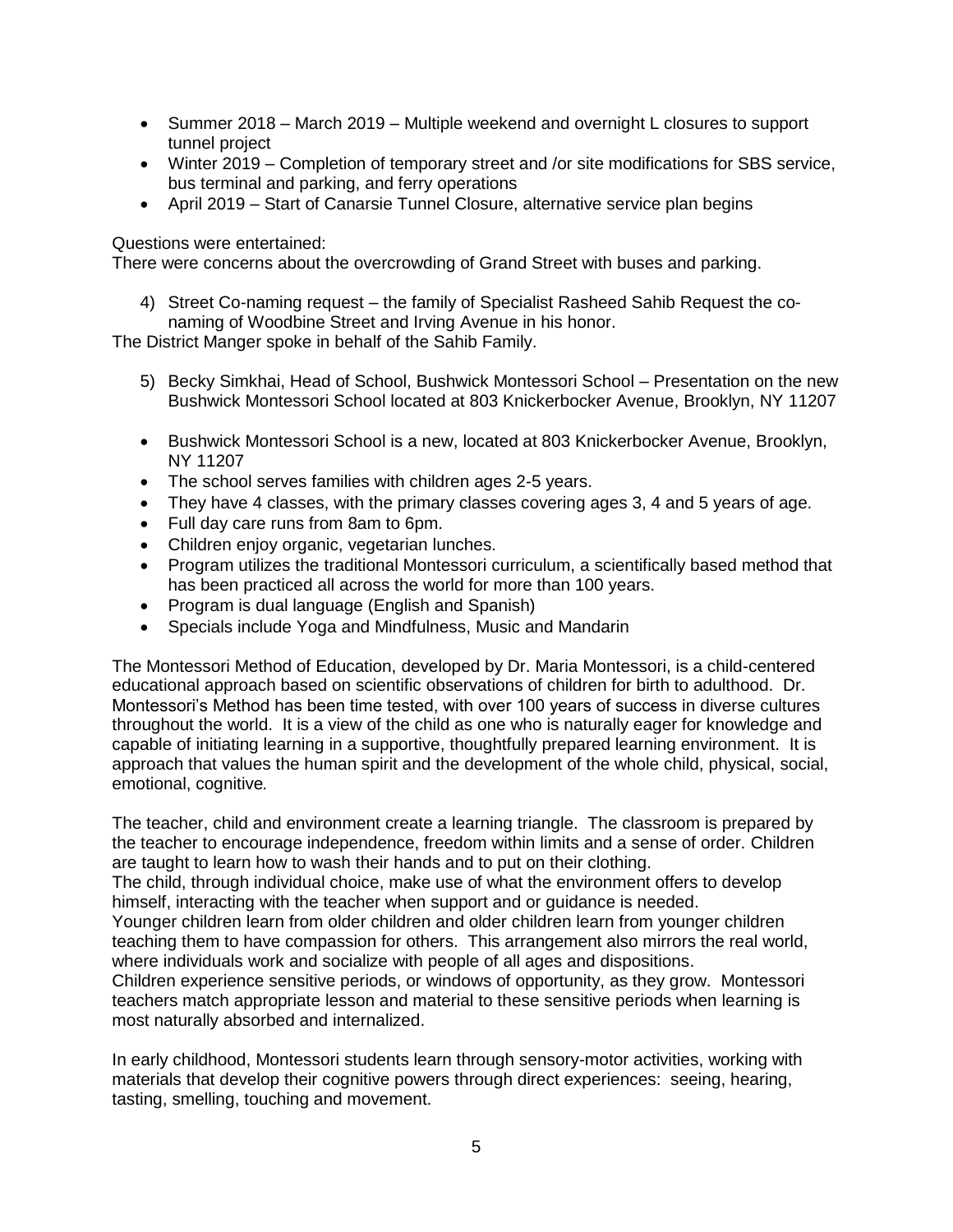This prepares the child for the world of adolescence, when thought and emotion evolve into understanding more abstract, universal concepts such as equity, freedom and justice. Montessori students learn to think critically, work collaboratively and act boldly, a skill set for the 21th century. Montessori students work with specially designed learning materials, manipulating and investigating until they master the lesson inside. A Montessori teacher can often be hard to spot in the classroom. She may be sitting with a preschooler next to a floor mat, arranging colored rectangles from darkest to lightest, or intently observing as a handful if elementary students dissect a leaf.

Question: How much is tuition?

Answer: It depends on whether it is a half-day or a full day. .

There is a sliding scale and no one is paying full tuition at this point; scholarships are considered. Full tuition is \$21,000 per year however no is paying full tuition. The family must show proof of income for them to determine eligibility for financial assistance. Bushwick Montessori is the only Montessori school that accepts vouchers.

Question: Who determines eligibility? Answer: They use a third party to determine eligibility for financial aid.

Questions: Can children with disabilities attend the school? Answer: Yes, it depends on the circumstances of the each child after they are evaluated.

Question: Where they see the students going after? It ends at age 5. Are they considering expansion?

Answer: Becky Simkhai – They are hoping to keep more 5 year olds and would want to grow into elementary. 5 year olds currently attend Pre-K for All programs.

Question: Some parents receive public assistance. Do they accept vouchers? Answer: Yes, they want to help families. The goal is to include everyone and offer this opportunity.

Question: How many students?

Answer: We can have 65 Students at one time. They want 50% from low income families and 50% from those families that can pay the tuition.

Chairperson Ms. Julie asked the District Manager, Celestina Leon to call the first roll call.

**First Roll Call: 8:08PM** – 38 members present this does constitute a quorum.

The acceptance of the agenda was made by Mr. Robert Camacho and second by Ms. Sharlene Moore.

The acceptance of last month's minutes was made by Mr. Joshua Brown and second by Ms. Elvena Davis.

#### **Chairperson's Report: 8:13PM**

Ms. Julie Dent welcomed all to the Community Board #4 Wednesday, February 21, 2018 monthly meeting.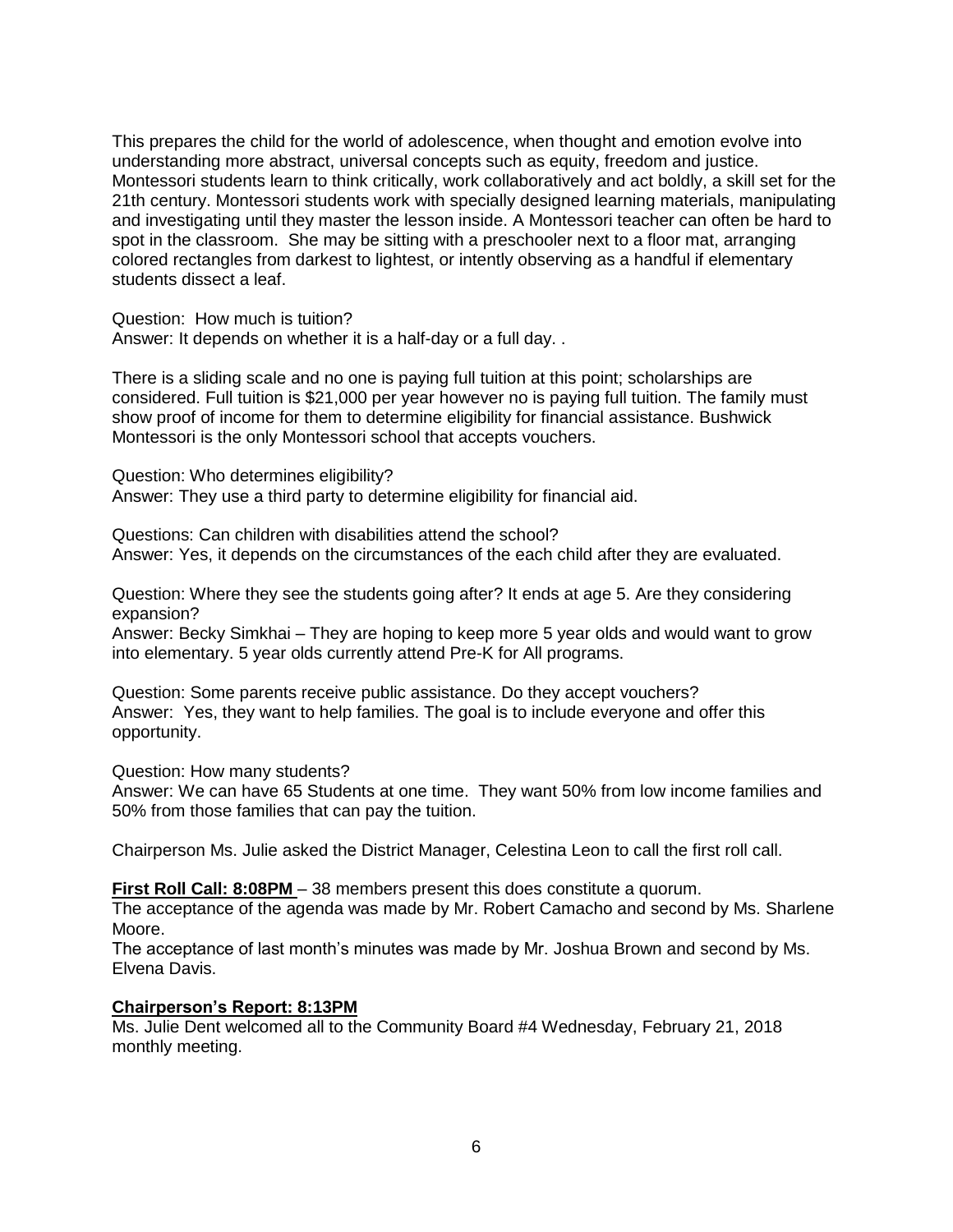Ms. Julie Dent asked that the Elected Officials and / or their representatives to introduce themselves and state their respective contact information with their address and telephone numbers.

- 1) Boris Santos Representing Councilmember Antonio Reynoso, 244 Union Avenue, Brooklyn, NY 11221, 718-963-3141 & 212-788-7095: He represents the section West of Hart Street and South of Central Avenue up to Cornelia Street.
- 2) Fredrick Mitchell Representing Senator Martin Malave Dilan, 3215 Fulton Street, Brooklyn, NY 11208, 718-573-1726
- 3) Paula Melendez, Representing Assemblywoman Maritza Davila, 249 Wilson Avenue, Brooklyn, NY 11237, 718-443-1205, Ms. Yvette Lopez will be the representative until Ms. Melendez's return.
- 4) Anayeli Gomez Representing NYC Comptroller Scott Stringer, 1 Centre Street, NY, NY 10007, 212-669-3568
- 5) Jonathan Pomboza Representing District Attorney Eric Gonzalez, 350 Jay Street, Brooklyn, NY 11201, 718-250-2349
- 6) Julio Salazar, Representing Congresswoman Nydia Velazquez, 266 Broadway, NY, NY 718- 669-5149

Ms. Dent asked those from Federal, State or City Agencies to introduce themselves and state their respective contact information with their address and phone numbers.

- 1) Boniface WeWe, Brooklyn Public Library Irving Branch, 260 Irving Avenue, Brooklyn, NY 718- 628-8378
- 2) Martha Bayona, CEC 32, [CEC32@schools.nyc.gov,](mailto:CEC32@schools.nyc.gov) 347-731-6179

Chairperson Ms. Dent gave an overview of the role of the Community Board in the community. "The Community Board is the official municipal body whose primary mission is to advise elected officials and government agencies on matter affecting the welfare of the district. While the public is encouraged to attend and observe Community Board proceedings, only Board Members can discuss and vote on the motions before it. Community Boards were created by City Charter, and their roles and responsibilities are defined in Chapters 69 and 70." Community Board #4 also have nine committees, all board members are encouraged to attend their committees.

In accordance with the Community Board 4 by-laws, Article X-A. A total of three (3) unexcused absences during the year from regular monthly meetings or three (3) assigned committee meetings shall constituent sufficient cause to recommend removal from the board. The Community Board #4 has sent letters and contacted both Ms. Roberta Sutton and Ms. Evadne George, who are unable to make meetings in accordance with the by-laws. During the recommendations portion of the meeting the District Manager will ask for a motion to remove them from the board. We thank both Ms. Roberta Sutton and Ms. Evadne George for their service and commitment to the Bushwick community throughout the tenure on the board.

Tuesday, January 23<sup>rd</sup>, attended Congressman Hakeem Jeffries State of the District event. It was held at Brooklyn Tech School and was well attended. The Congressman provided an informative summary of his work throughout his district and updates from his office in Washington DC.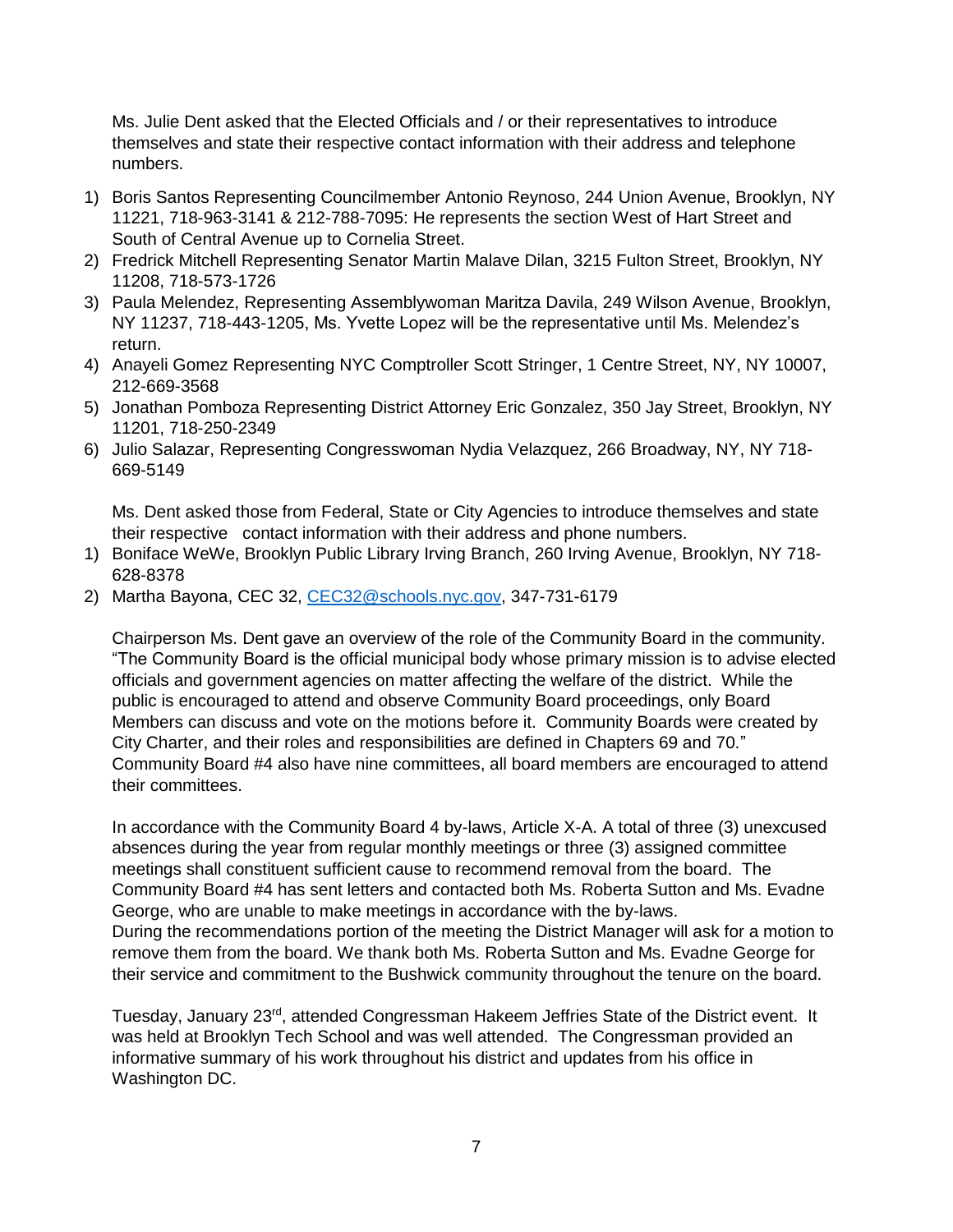Wednesday, January 24<sup>th</sup> attended the funeral of Amari Murriel Johnson, who lived with her family in Hope Gardens and was only eight years old. My heart goes out to the family (who I know very well) and friends, as she was taken away too soon. Amari was a gifted and talented student at PS 376, and will be sorely missed by all.

(Ms. Dent asked for a moment of silence in her behalf)

Monday, January 29<sup>th</sup> attended a meeting with community leaders from East New York and Ocean Hill-Brownsville in reference to a study of the Broadway Junction station and surrounding area. These preliminary meetings are cohosted by Council Member Espinal's office, the Brooklyn President's office, and the NYC Economic Development Corporation with the goal of drafting recommendations for potential investments in the study area. The NYC Economic Development Corporation is planning to hold larger committee meetings later on this year. For more information, please contact the Community Board at 718-628-8400. Saturday, February 10<sup>th</sup> attended the Brooklyn Chamber of Commerce's Centennial Celebration with the District Manager Celeste Leon. During the event, I greeted and conversed with Brooklyn Borough President, Eric L. Adams, Council Member Rafael Espinal, former Chamber President Carlos Scissura, Frank Seddio and other community leaders from across Brooklyn. Ms. Dent thanked the Chamber for the invitation to attend and congratulate them on one hundred years of service to the business community.

Council Member Espinal's office is moving from 786 Knickerbocker Avenue to 1945 Broadway, Brooklyn, NY 11207.

Council Member Espinal was recently named by Time Out Magazine as a New Yorker of the year. To read more about this accomplishment look online at [https://www.timeout.com/newyork/new-yorker-of-the-year.](https://www.timeout.com/newyork/new-yorker-of-the-year) We congratulate our Council Member!

Tuesday, February 13<sup>th</sup> attended Mayor Bill de Blasio's State of the City Address. The Mayor outlined his plan for the next four years of his office and he provided a comprehensive summary of all that his administration has accomplished thus far. The community board is looking forward in working with him to help secure what is most needed by the Bushwick community.

Friday, February 16<sup>th</sup> hosted another ThriveNYC training at the Audrey Johnson Learning Center, which trained participants to address the mental health of youth. Ms. Dent thanked the Department of Health and Mental Hygiene and specifically our ThriveNYC liaison and Community Board Member Raul Rubio, for their swift coordination of the training and for making this opportunity readily available to the Bushwick community. Ms. Dent encouraged all that are able to attend a training session and learn more about mental health and how to respond to various situations.

Women History Month: Ms. Dent invited all to attend the upcoming celebration at the Audrey Johnson Learning Center on Friday, March 9, 2018.

District Attorney Eric Gonzales invites you to a Black History Month event on Tuesday, February 27<sup>th</sup> from 6:00pm to 8:00pm at St. Francis College located at 180 Remsen Street. For more information please RSVP: [Communityaffairs@brooklynda.org](mailto:Communityaffairs@brooklynda.org) or call 718-250-3888.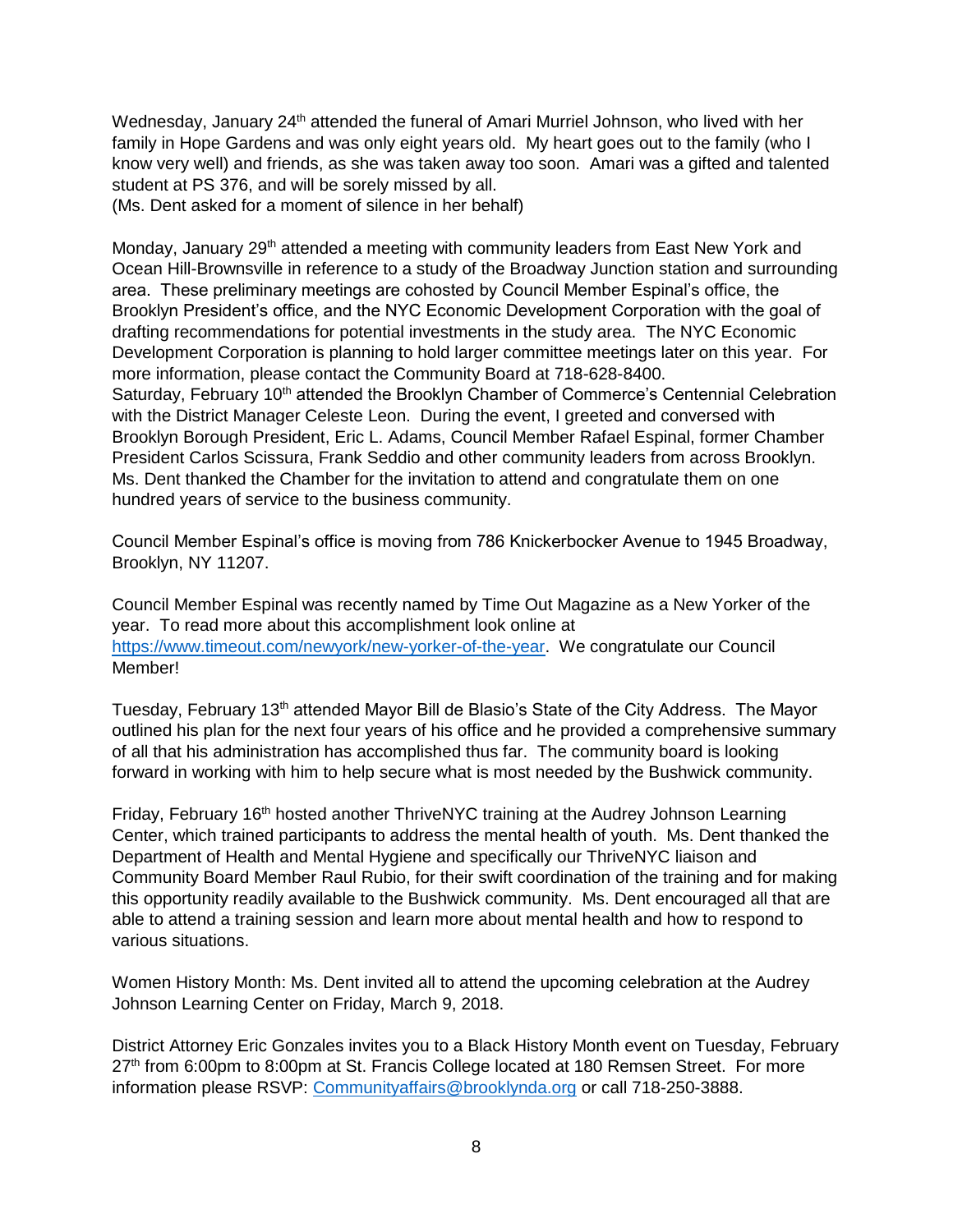February 17 & 18 weekend - Attended the annual Black, Hispanic and Asian Caucus Weekend event I Albany. She was happy to speak to Mayor Bill de Blasio, Public Advocate Leticia James, Senator Martin Dilan, and Assembly member Erik Dilan along with other elected leaders. She was able to engage in very comprehensive and informative workshops facilitated by both our Public Advocate and Assembly Member. Chairperson Dent was happy to see Community Board members Sharline Moore and Virgie Jones, who came up for the day with a bus bringing youths to the event.

Chairperson Dent sent out congratulations to the principal and students from both PS/IS 384 and PS 145. PS/IS 384 has received funds to renovate their soccer pitch. PS 145 was also selected through a separate and very important State planning initiative entitled "Vital Brooklyn" to receive funding for a playground renovation project. Governor Andrew Cuomo originally created the Vital Brooklyn initiative to set aside funds for investments in Central Brooklyn. Assembly Member Erik Dilan and Assembly member Maritza Davila, Bushwick has been included in the initiative to receive funding for much needed improvements throughout the community. Ms. Dent thanked all of Bushwick's Elected Officials for their work and a special thank you to Assembly Member Dilan for securing the funds for PS 145.

Thursday, February 22<sup>nd</sup>, NCO Sector A is hosting their second meeting at the Audrey Johnson Learning Center which is located at 272 Moffat Street. The meeting will start at 6:00pm.

Friday, February  $23<sup>rd</sup>$  Woodhull Hospital is holding their "Annual Legislative Forum" from 10:00AM to 12:00PM. I encourage all to attend this informative and timely event. The event will be held at 760 Broadway, 3<sup>rd</sup> Level - Brooklyn, New Yok 11206 Please RSVP Maria Hernandez, 718-963-8140

On Saturday, February 24<sup>th</sup> Council Member Reynoso is hosting a Black History Month event honoring black community leaders at Woodhull Hospital. The event begins at 1:00PM. For more information please call the Councilmember's office at 718-963-3141. Lunch will be served.

### **District Manager's Report: 8:32PM**

Ms. Celestina Leon: Greetings from her staff and herself. "This month and this meeting marks one year since I was elected to serve as your district manager", stated, Ms. Leon. The District manager encouraged everyone to get involved. As the neighborhood continues to grow she asked that it is important to know ones neighbors, and to know the history that surrounds us all.

#### Meetings Attended:

Friday, January 19, 2018: CB4 Community Planning Fellow – Last year the chairperson and Ms. Leon applied for a fellow via the Fund for the City of NY. Since then, he has assisted with outreach for a historic preservation working group, considering both parts of Bushwick Avenue as well as Halsey Street to Putnam Avenue between Wyckoff and Irving Avenues. He is also assisting with a survey of the eastern portion of Broadway to further support the merchant organizing along the corridor.

Tuesday, January 23, 2018: Rheingold Coalition Meeting – Representatives from the Rheingold Coalition, including Bruno Daniel, Los Sures, Churches United for Fair Housing, Kevin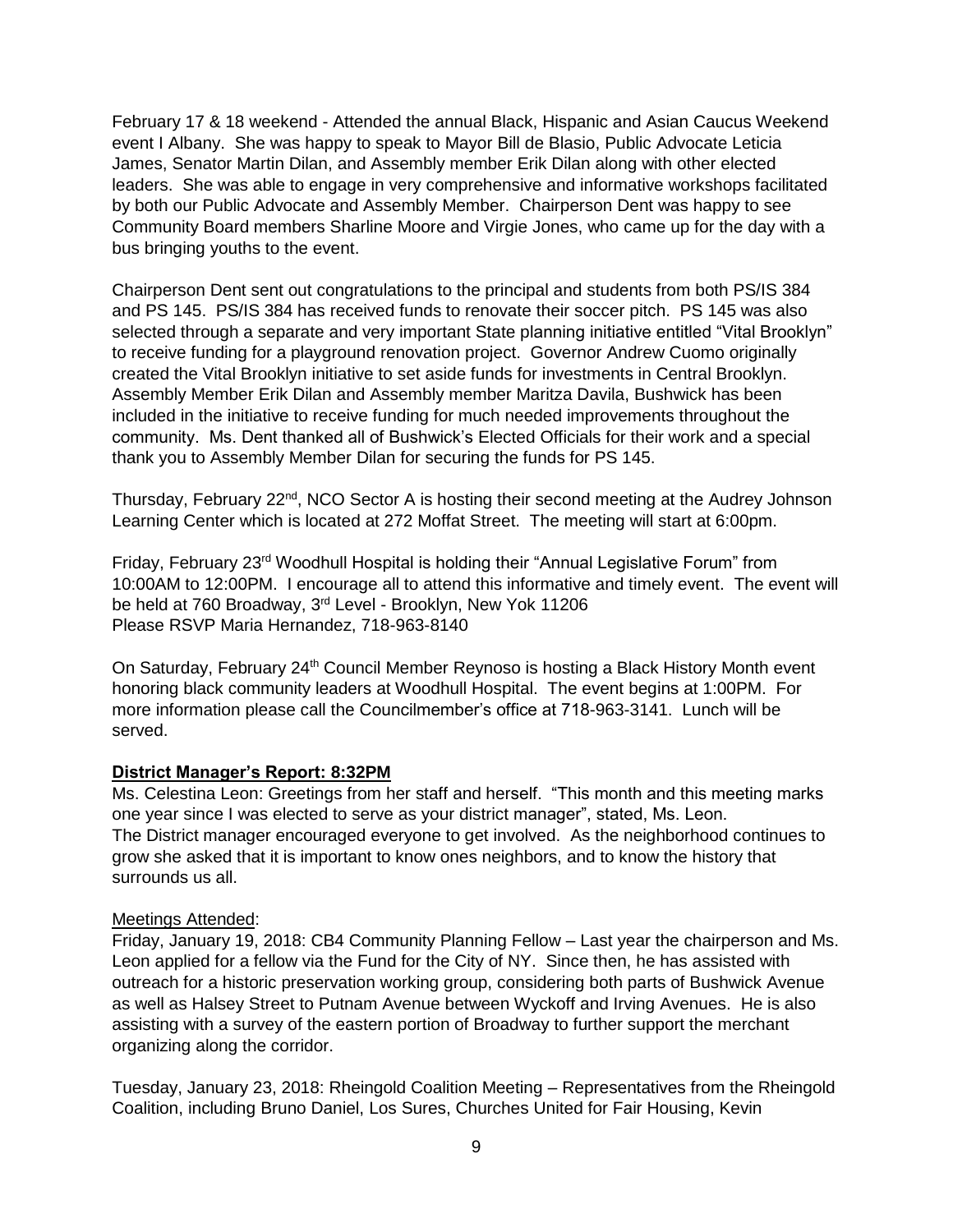Worthington, as well as Boris Santos from Council Member Reynoso's office convened a follow up meeting to speak with Johnathan Greenspun from All Year Management. Martha Brown, the Co-Chairperson of the Housing and land Use Committee was also in attendance. "All Year" has yet to provide a breakdown of the # of units, the income thresholds, and other eligibility factors for their development. The Coalition has requested this information and is also coordinating with them for the upcoming marketing campaign.

NYC EM Community Boards Borough-based Conference Call

Wednesday, January 24, 2018: Goodwin Gardens meeting on Goodwin Place between Grove Street and Greene Avenue. Attended meeting along with the Parks and Recreation Co-Chairperson, Mr. Robert Camacho and Ms. Annette Spellen to discuss the ongoing revitalization efforts for the garden. A liaison from NYC Parks Green Thumb was present as well as Boris Santos from Council Member Reynoso's office among several other community volunteers, including a gardener from the People's Garden.

Thursday, January 25, 2018: Public Safety Committee Meeting (PSC)

Monday, January 29, 2018: Meeting with NYC Economic Development Corporation – discussed the ongoing efforts to organize merchants along Broadway as well as the various efforts along Knickerbocker Avenue and Wyckoff Avenue. Ricky Da Costa also shared an overview of the Broadway Junction study process thus far.

Youth and Education Committee Meeting (YEC)

Tuesday, January 30, 2018: USPS Brooklyn Advisory Council Meeting – Attended along with other fellow Brooklyn District Managers and representatives from Community Boards and congressional representatives. The USPS representatives in attendance acknowledged the ongoing issues with the postal service throughout the borough and provided a summary of updates for several stations.

Housing and Land Use Committee Meeting (HLU)

Thursday, February 1, 2018: Environmental Protection /Transportation Sanitation Committee Meeting (EPTS)

Monday, February 5, 2018: Health/Hospitals/Human Service/ Senior Citizen/Veterans Committee Meeting (HHHSC)

Tuesday, February 6, 2018: Bushwick Community Plan Executive Committee Meeting with the Council Members

Wednesday, February 7, 2018: Meeting with Dr. Easterling from the DOHMH – Chairperson, Ms. Dent along with the District Manager met with Assistant Commissioner Easterling to primarily discuss the status of the ongoing changes at 335 Central Avenue, the former Bushwick Public Health Office.

Executive Committee Meeting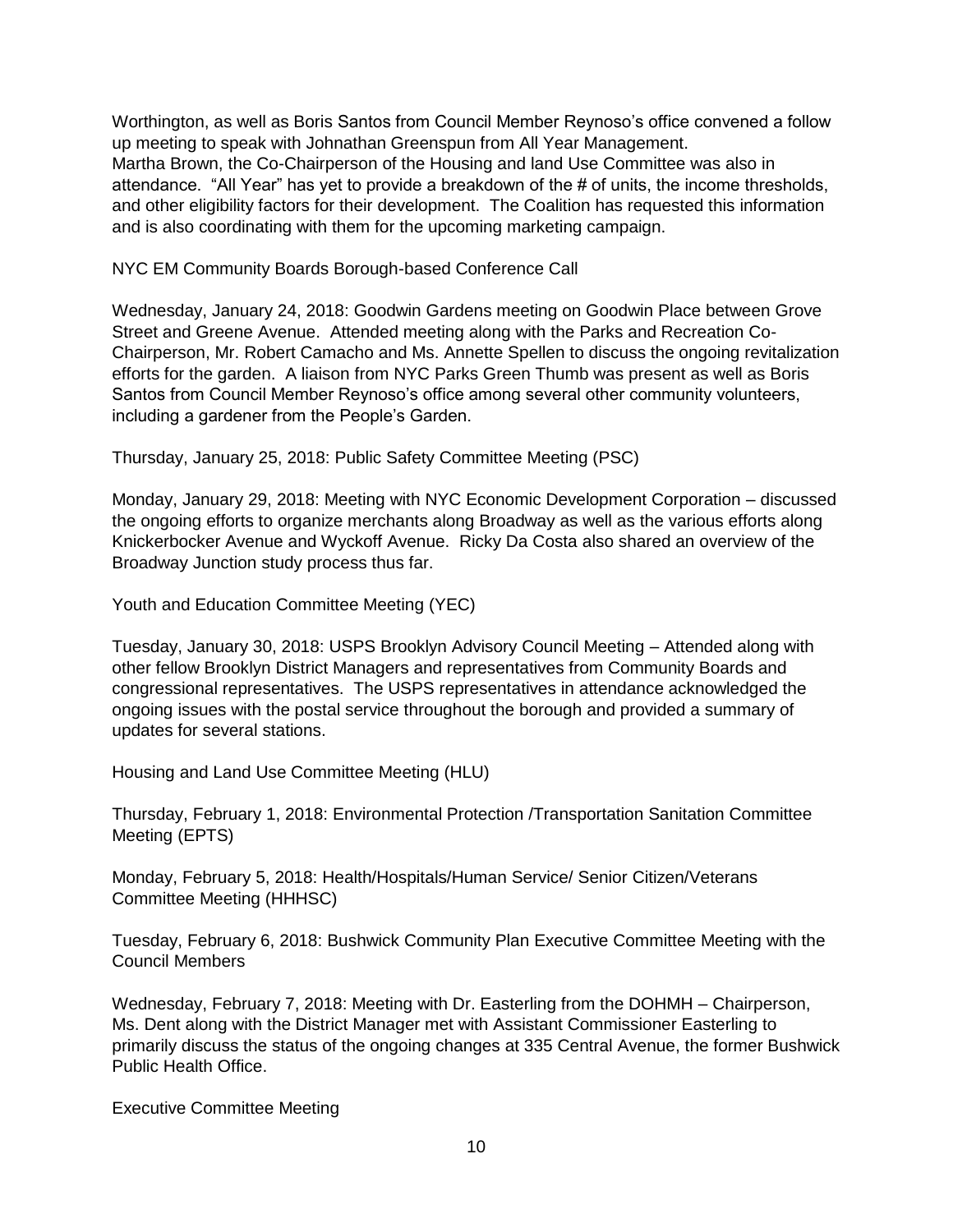Thursday, February 8, 2018: Parks and Recreation Committee Meeting (PRC)

Friday, February 9, 2018: Call with Sam from Trees NY- during the January Parks and Recreation Committee meeting, those in attendance expressed interest in coordinating a Citizen Pruner workshop series in the neighborhood.

Saturday, February 10, 1018: Brooklyn Chamber of Commerce Centennial Celebration

Monday, February 12, 2018: Arts and Culture Committee Meeting (ACC)

Tuesday, February 13, 2018: Borough Service Cabinet meeting at Brooklyn Borough Hall. Discussed with other District managers the need for technology upgrade, like a Customer Relations Management (CRM) software. This remains a concern for the boards as well issues with the bike lanes and double parking and the abundance of construction permits.

Wednesday, February 14, 2018: District Service Cabinet Meeting – Representatives from Con Edison, NYC Small Business Services, and USPS presented updates from the respective agencies and company. Others in attendance included the DOHMH, Office of Emergency Management, DOT, FDNY, DSNY, and SBS. The District Service Cabinet meeting is held on the even months on the second Wednesday at 10:30AM.

Economic Development Committee Meeting (EDC)

Thursday, February 15, 2018: Bushwick Community Plan Steering Committee Meeting

Tuesday, February 20, 2018: Friends of Irving Square Park Meeting

Announcements: Opportunities for a Better Tomorrow (OBT) - Open house paid Young Adult Internship Program

St. Nicks Alliance Workforce: They are excited to announce their new innovative Urban Greenscaping 5-week training.

NYC Summer 2018 Youth Employment Program (SYEP) is Accepting Application Now!! Who is Eligible? Ages 14-24, resident of one of the five boroughs of New York City, and legally allowed to work in NYC. Deadline is March 16<sup>th</sup>, 2018

Affordable Housing for Rent: 16 Charles Place, 8 newly constructed units at 16 Charles Place, Brooklyn, NY 11249. Deadline March 6, 2018, [www.nyc.gov/housingconnect](http://www.nyc.gov/housingconnect) to apply and for more information.

## **Committee Reports, 8:42PM**

**Youth and Education Committee (YEC),** Committee Chairperson, Ms. Virgie Jones Meeting Held: Monday, January 29, 2018, 6:00PM, 1420 Bushwick Avenue, Suite 370, Brooklyn, NY 11207-1422 Members Present: Virgie Jones, Sharlene Moore, Joshua Brown and Acire Polight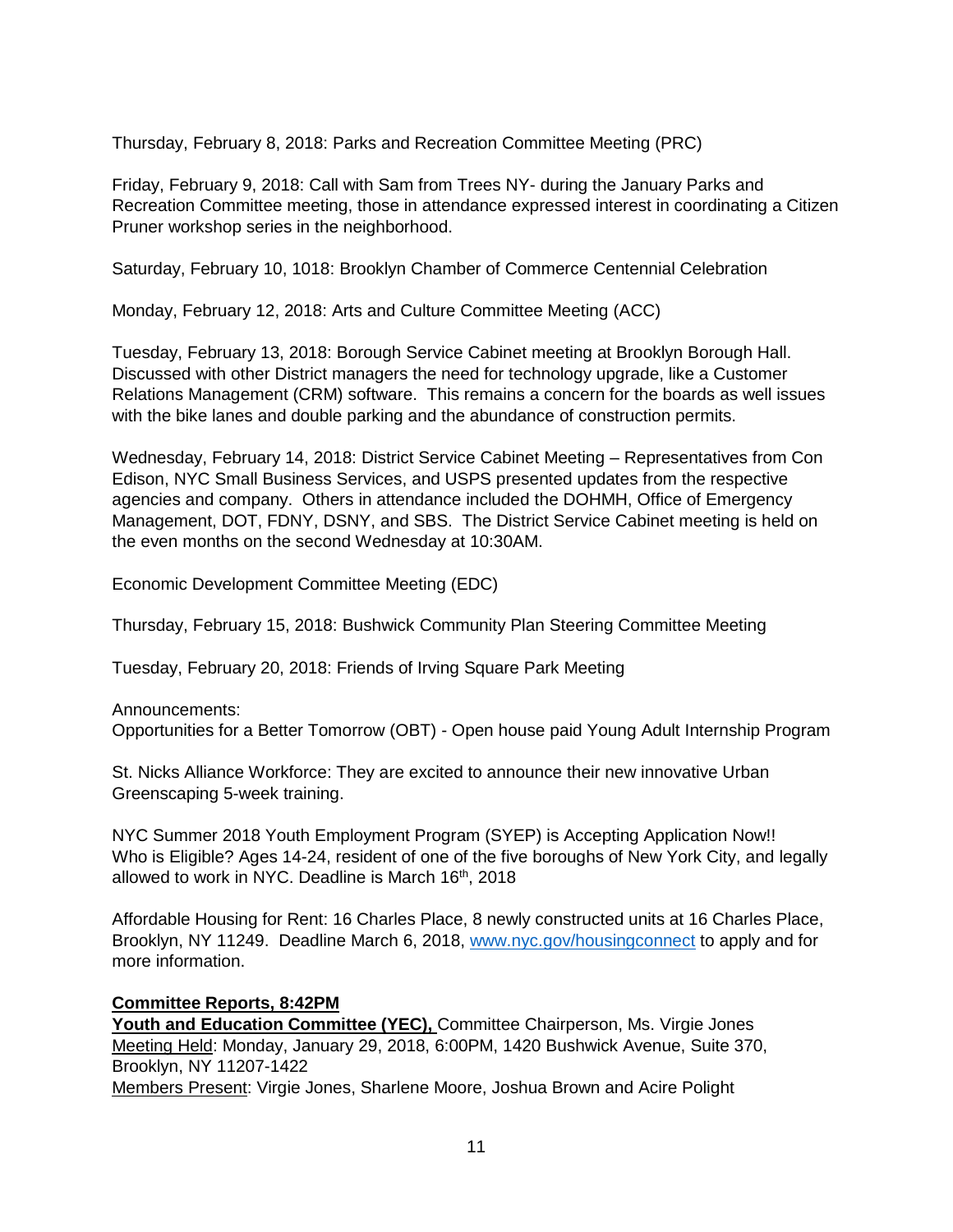Others Present: District Manager, Celestina Leon, Ciera Dudley, Coordinator from Y-Plan; Diana Delgado, Director of Community Center Programming a t Beacon Center for Arts & Leadership, Hope Gardens and Cooper Park Community Center; Danice Crump, Beacon Community Center at IS 291, and Martha Bayona, CEC 32 President Items Discussed:

1) Diana Delgado, Director of Community Center Programming at the Beacon Center for Arts & Leadership, Hope Gardens and Cooper Park Community Center and Danice Crump of Beacon Community Center at IS 291 – Presentation on the free youth development , community center and clinical services offered by the Coalition for Hispanic Family Services.

Ms. Delgado stated that the Coalition for Hispanic Family Services has two centers in Bushwick and one in Williamsburg.

Bushwick:

Beacon Center at IS 291, 231 Palmetto Street, Brooklyn, NY

Hope Gardens Community Center, 422 Central Avenue, Brooklyn, NY 11221, Monday – Sunday, 8:00AM to 11:00PM

Williamsburg:

Cooper Park Community Center Available at these locations:

- Free after-school programming
- Gym, basketball programming
- Zumba
- Hope Gardens and Cooper Park Community Centers are within NYCHA
- The Beacon Center is under the DOE
- Programming for adults ESL classes launches on 2/26/2018
- Middle School after school programming from 2pm to 6pm
- After hours for adults
- Open to all, completely free

Ms. Delgado shared that there will be a play coming up on March 23, 2018. The youth will be performing *Beauty and the Beast* at IS 291.

2) Ciera Dudley, Coordinator, Y-Plan (Youth-Plan, Learn, Act, Now) NYC: Presentation on Y-Plan, engaging youth in planning and highlighting the work of students at EBC High School for Public Service to Brighten Broadway.

Y-Plan, Youth – Plan, learn, Act, Now is a n educational strategy that engages youth I authentic civic learning project through partnering students with civil leaders to create real, sustained impact in NYC. For the last 3 years, senior students at EBC High School have partnered with Council Member Reynoso's office as well as Brooklyn Chamber of Commerce, and NYC Department of Transportation to brighten the Broadway corridor and make it a safer, more vibrant, and inclusive space for all residents.

There have been three cohorts since 2016. Ms. Garcia, a former teacher at EBC High School, who started talking with her students about policy and why government works the way it does.

Their final event is May 23, 2018.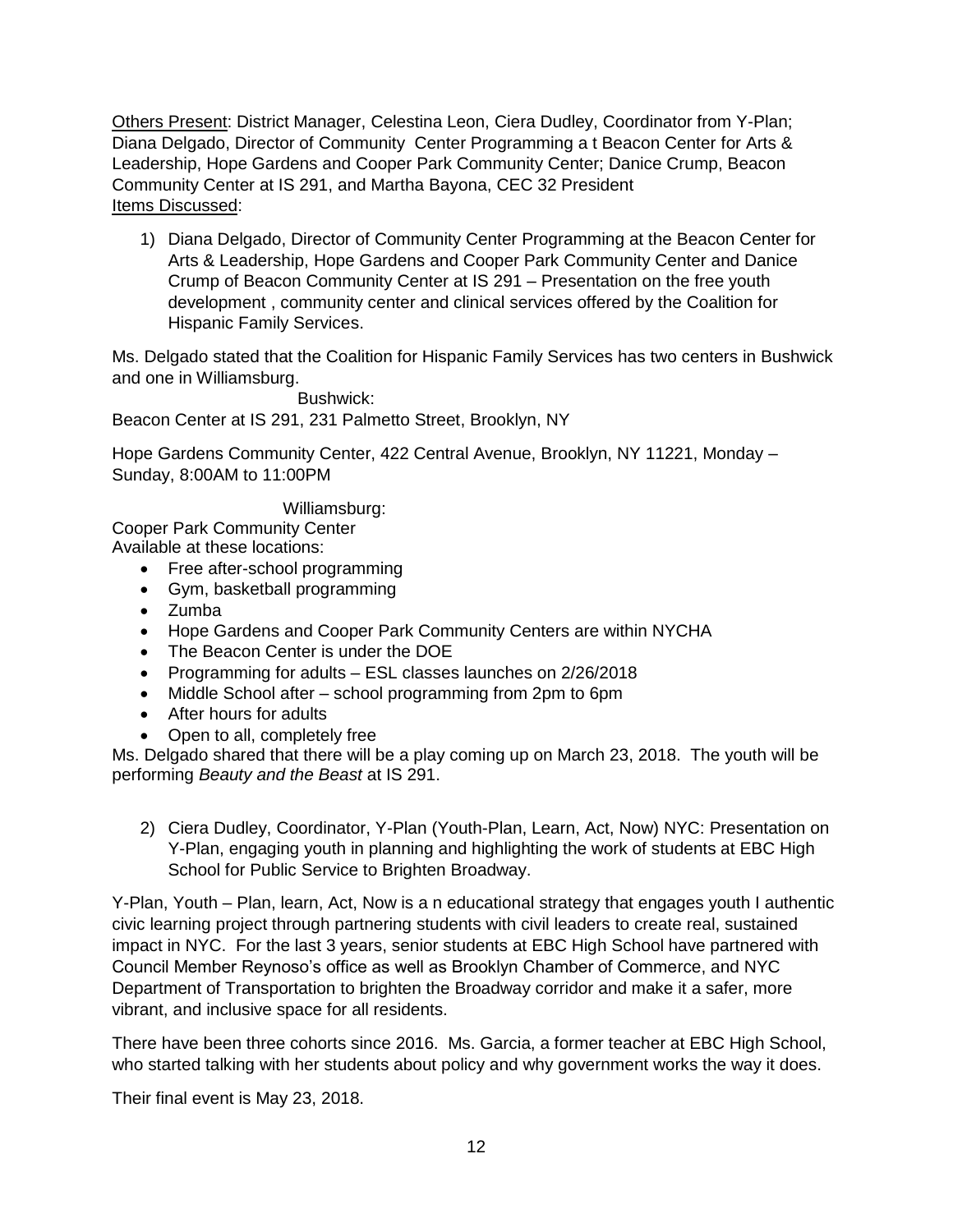Bushwick Leaders High School and the Academy of Urban Planning are also participation in separate Y-Plan projects.

### Announcements:

Sharlene Moore announced the Annual Harambee event put together by the National Council for Negro Women, Inc. Brooklyn Section. She also shared that she is their current president. The event will take place on Saturday, April 28, 2018 from 11:00AM to 3:00PM. Black Latino Caucus Weekend announced.

Ms. Virgie Jones announced the Bridge to Africa event put together by the Association of Black Educators of New York (ABENY).

Ms. Jones also reached out to the superintendent in reference to their annual essay contest. No one from Bushwick was represented this year. The ceremony will take place on Saturday, February 23rd at the Brooklyn Historical Society.

Ms. Jones shared that she is the former administrator of PS 377. Martha added that the CEC has been told that this is the last graduating class of IS 377. The sixth and seventh graders must transfer.

The meeting was motioned to adjourn by Ms. Acire Polight and second by Ms. Virgie Jones. Meeting adjourned at 7:30PM.

ABENY is offering scholarship to seniors. The application is due 4/308/2018. The event will take place on June 26, 2018.

**Public Safety Committee (PSC) 8:48PM,** Committee Chairperson Ms. Barbara Smith Meeting Held: Thursday, January 25, 2018, 1420 Bushwick Avenue, Suite 370, Brooklyn, NY 11207-1422, 6:00PM

Members Present: Jamie Wiseman, Annette Spellen, Victoria Fernandez and Elvena Davis Others Present: District Manager, Celestina Leon, Abdo Najem, Jesse and Rona Davis, Matthew Maichel, Eric Goldsprey and Daury Grullon.

Not in Attendance: 126 Wyckoff Avenue, 419 Eldert Street, 1485 Myrtle Avenue, 1429 Myrtle Avenue and 40 Wyckoff Avenue.

Overview:

- a) Another Bar LLC 899 Broadway, Brooklyn, NY 11206 New request for liquor, wine, beer and cider license. Committee Recommendation: Approve with no sale of alcohol beyond 12 midnight on Sunday.
- b) Big Humble LLC 191 Knickerbocker Avenue, Brooklyn, NY 11237 New liquor, wine, beer and cider license. Committee Recommendation: Approve with no sale of alcohol beyond 12 midnight on Sunday.
- c) Hart Bar Inc. 538 Hart Street, Brooklyn, NY 11221 New liquor, wine, beer and cider license. Committee Recommendation: Approve with no sale of alcohol beyond 12 midnight on Sunday.
- d) 895 Hospitality Corp. 895 Broadway, Brooklyn, NY 11206 New liquor, wine, beer and cider.

 Committee Recommendation: Approved with no sale of alcohol beyond 12 midnight on Sunday. Applicant was not sure whether or not they would be able to comply with the Recommendation. This was also their second appearance at the committee meeting, they were previously still under construction.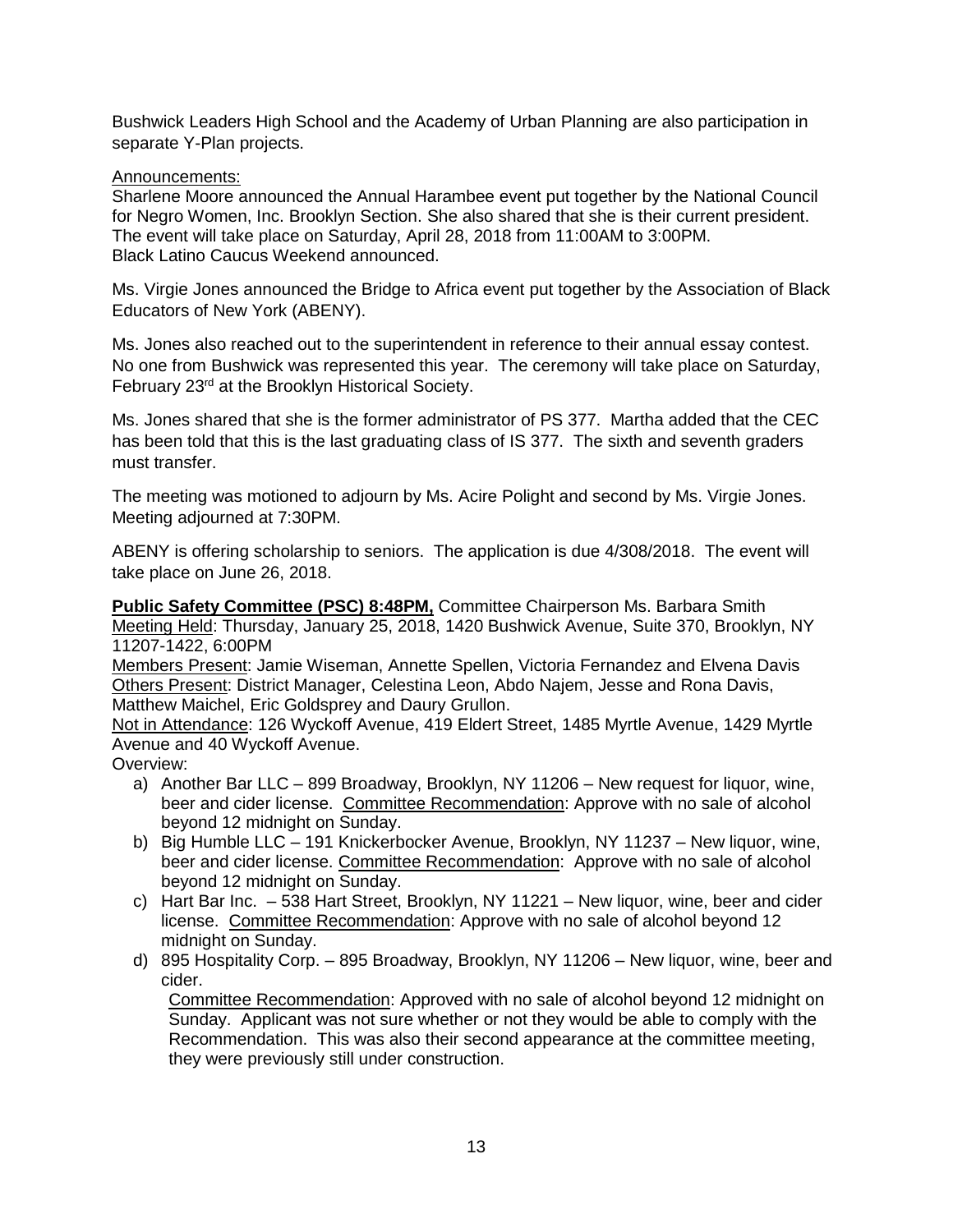- e) Bushwick Taco Company, Inc. 839 Knickerbocker Avenue, Brooklyn, NY 11207 New wine, beer and cider license. Committee Recommendation: Approve with no sale of alcohol beyond 12 midnight on Sunday.
- f) South  $4<sup>th</sup>$  Restaurant Company Inc. 321 Starr Street, Brooklyn, NY 11237 New liquor, wine, beer and cider license. Committee Recommendation: Approve with no sale of alcohol beyond 12 midnight on Sunday. Applicant did not consent to the above recommendation.
- g) 2 Guys from Tribeca, Inc. 126 Wyckoff Avenue, Brooklyn, New York 11237 New liquor, wine, beer and cider. Committee Recommendation: Hold due to applicant not attending the required meeting.

Motion to adjourned meeting was moved by Mr. Jamie Wiseman and second by Ms. Annette Spellen. Meeting adjourned at 6:52PM.

## **Parks and Recreation Committee (PRC) 8:51PM,** Committee Co-Chairpersons Mr. Robert

Camacho and Ms. Annette Spellen

Meeting Held: Thursday, February 8, 2018, 6:00PM, 1420 Bushwick Avenue, Suite 370, Brooklyn, NY 11207-1422

Members Present: Robert Camacho, Annette Spellen, Jamie Wiseman and Carlos Feliciano Others Present: Celestina Leon, CB 4 District Manager; Willie Morales, CB 4 Community Associate; Nilda Rosario, Fraqoi Carraz, Edwin Vargas, Jose Jimenez, Veronica Willis, Eva Bowerman, Mario Delgado, Carlos Pilatosig, Richard Williams, PO Christian Romero, Sgt. Anna Serrano, PO Oscar Lopez, PO Ezuequias Gomez, Adrian Witzke, Hector Velazquez, Tommy Torres, William Jusino and Marisol Garcia Item Discussed:

- 1) Eva Bowerman, Director of Programs and Veronica Willis, the Evergreens Cemetery
	- Presented on Public Programs at the Evergreens Cemetery
	- The Evergreens Cemetery is a historic cemetery in the rural style design by noted landscape architect Andrew Jackson Downing.
	- It was incorporated in 1849 and cover 225 acres
	- Over 500,000 people are buries there, including notables such as tap legend Mill "Bojangles" Robinson, jazz musicians Lester Young, and painter Martin Heade.
	- The Cemetery is also listed on the National Register of Historic Places

They would like to expand programming, find partners within the community for new programs and funding, and are exploring ways to connect with the community to raise awareness of their programs.

2) 2018 NYC Park Permit Requests: Community Board #4 has a unique relationship with the NYC Department of Parks and Recreations. The Community Board can recommend which organizations should be granted permit time in the districts local parks.

The Community Board requires organizations to provide the following documents concerning their permit requests: Rosters and ages; proof of insurance and 501(c) tax exempt nonprofit organization form and also schedules.

The following permit requests have been received:

Baseball or Softball:

Quebradillas Baseball Organization, Inc. – Mr. Carlos Feliciano Williamsburg Sports League Youth Baseball – Mr. Tommy Torres PSAL Athletic League – Ms. Yolanda Alford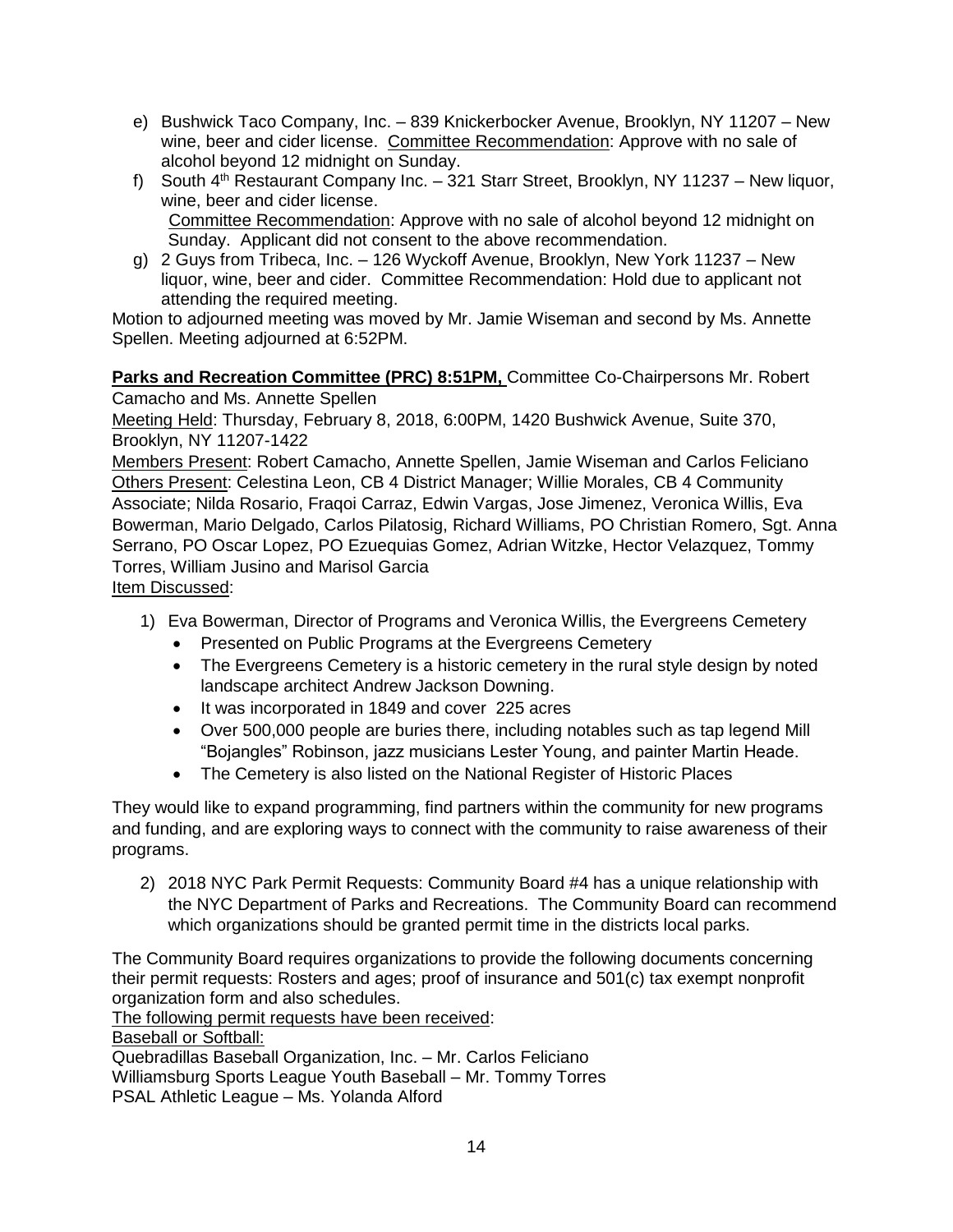Soccer:

Real Guadalupe Soccer League – Mr. Enrique Garcia S.C. Soccer Super Kids Corp. – Mr. Carlos Pilatasig Playsoccer2give Adult League – Mr. Adrian Witzke **Basketball** Brooklyn Ballers Sports Youth and Educational Corp. – Mr. Roger Beckford

3) Irfan Ahmed, Mayor's Fund to Advance NYC

Presentation on the Soccer Pitch Initiative at PS 384. Funding has been set aside to renovate the soccer pitch through the initiative.

Mr. Camacho asked if they use the same model as the Trust for Public Land.

Irfan mentioned that they follow the regulations that are in place.

Robert asked if the custodian is responsible for helping in maintaining the new pitch. Irfan answered yes.

Mr. Wiseman: What is the life of the pitch?

Irfan: It should last for five years.

District Manager: What is the installation period and what effect would this have on the school? Irfan: The installation would last from three to six weeks during the summer. The basketball courts will remain open, as the project is isolated.

Mr. Camacho mentioned that there is always a need for improvement when it comes to students. He recommended that Irfan amend the language for the presentation to the full board. Announcements:

Richard Williams, the new District Park Manager. He introduced himself and let everyone know that he is available in the event of any concerns.

SAVE THE DATE! Saturday, May 5, 2018: Annual Sport League Parade The District Manager asked for a motion to adjourn the meeting. The motion was made by Mr. Robert Camacho and second by Mr. Jamie Wiseman. Meeting adjourned at 7:16PM

**Housing and Land Use Committee (HLU) 8:54PM**, Martha Brown, Committee Co-

Chairperson, and Joshua Brown, Co-Chairperson

Meeting Held: Tuesday, January 30, 2018, 6:00PM, 1420 Bushwick Avenue, Suite 370, Brooklyn, NY 11207-1422

Members Present: Martha Brown, Joshua Brown, Jamie Wiseman, Victoria Fernandez, Robert Camacho, Desmonde Monroe and Jo-Ena Bennett

Others Present: CB 4 District Manager, Celestina Leon; Florent Morellet, Evan Stern, Henry Hewes, and Noelle Francois

Items Discussed:

1) Henry Hewes and Evan Stern, Occam Suy LLC (Owner of the property) & Covert Supermarket II LLC (Supermarket Operator)

Henry and Evan shared updates on the proposed 605 Hart Street FRESH Supermarket. Occam Suy LLC is proposing a 6,000 square foot food store, to be located on the ground floor of 605 Hart Street/ 118 Suydam Street

The new supermarket is going to be another Super Pioneer, similar to the one on Covert Street and Broadway. They are offering great prices and it will have two stories of basement space, as well as a food court with restaurant type vendors.

The full process will take approximately two years as they have planned for additional FAR. They started planning for this project in September 2015. There will be onsite parking and a bus service for eligible seniors. 11,420 sq. ft. is set aside for fresh food (30%).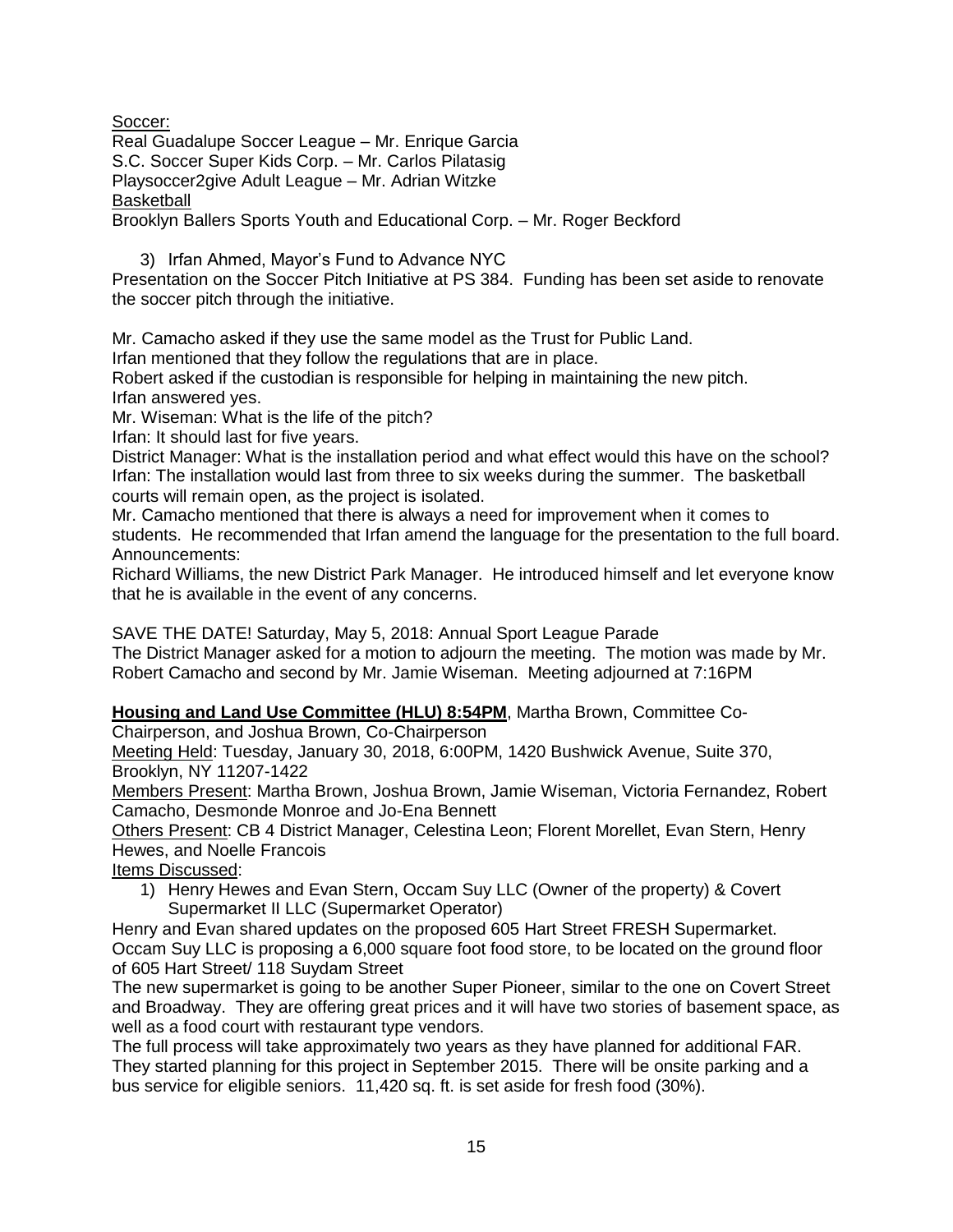They are also constructing a new church for the Calvary Spanish Pentecostal Church, as the project is located on their land.

They are also be building 56 units housing, which will include studios, 2 bedrooms and 3 bedrooms apartments.

They have also applied for a 421a tax abatement.

Discussion:

Mr. Monroe asked about their marketing monitor. Evan responded that the contract has yet to be solidified. Henry added that GLP has been mentioned, but they are not tied into them.

Mr. Brown asked if they know which was they are leaning towards in terms of affordability requirements, 80/20 or 70/30?

Answer: They have yet to solidify their contract.

The members in attendance encouraged as much affordability as possible on deep levels.

Ms. Brown asked about their connections with the church.

Henry, stated that they made a deal with the church. They are building them a new church and basketball court as well as parking in exchange for developing on the land.

Mr. Monroe asked about the cost of construction.

Answer: The estimate is \$24 million. Henry added that they are happy to work with subcontractors and the community to bring jobs to the community.

Mr. Hewes mentioned that he have potential upcoming projects at 1389 Broadway and 1441 Broadway.

Ms. Bennett asked about future hiring for individuals with police records and the immigrant community.

Mr. Hewes responded that all applicants must pass a drug test and have a visa, as is standard with all employment. They are looking forward to working with the Board and community at large to spread the word about job opportunities.

- 2) Noelle Francois, Executive Director, Heat Seek
- Presenting on Heat Seeks' mission and how their work impacts neighborhoods that have a high volume of heat/hot water complaints.
- Heat Seek help tenants resolve their home heating issues by providing the objective, reliable temperature data they need to expose the problem and hold their landlords accountable.
- Working closely with tenant's organizers, public interest attorneys, and city officials, they install proprietary temperature sensors and offer technical expertise to assist tenants in documenting when their landlords fail to provide adequate heat during the wintertime.

The Heat Seek team were winners of the Big Apps competition in fall 2014. The incorporated in November 2014 and within 8 months hired their first staff person.

#### Discussion:

Mr. Nunez asked who has access to the logs.

Noelle responded that the Heat Seek tech team, the tenant, their lawyer and the HPD inspector can access the log, however it is kept in a PDF format, which others are unable to edit.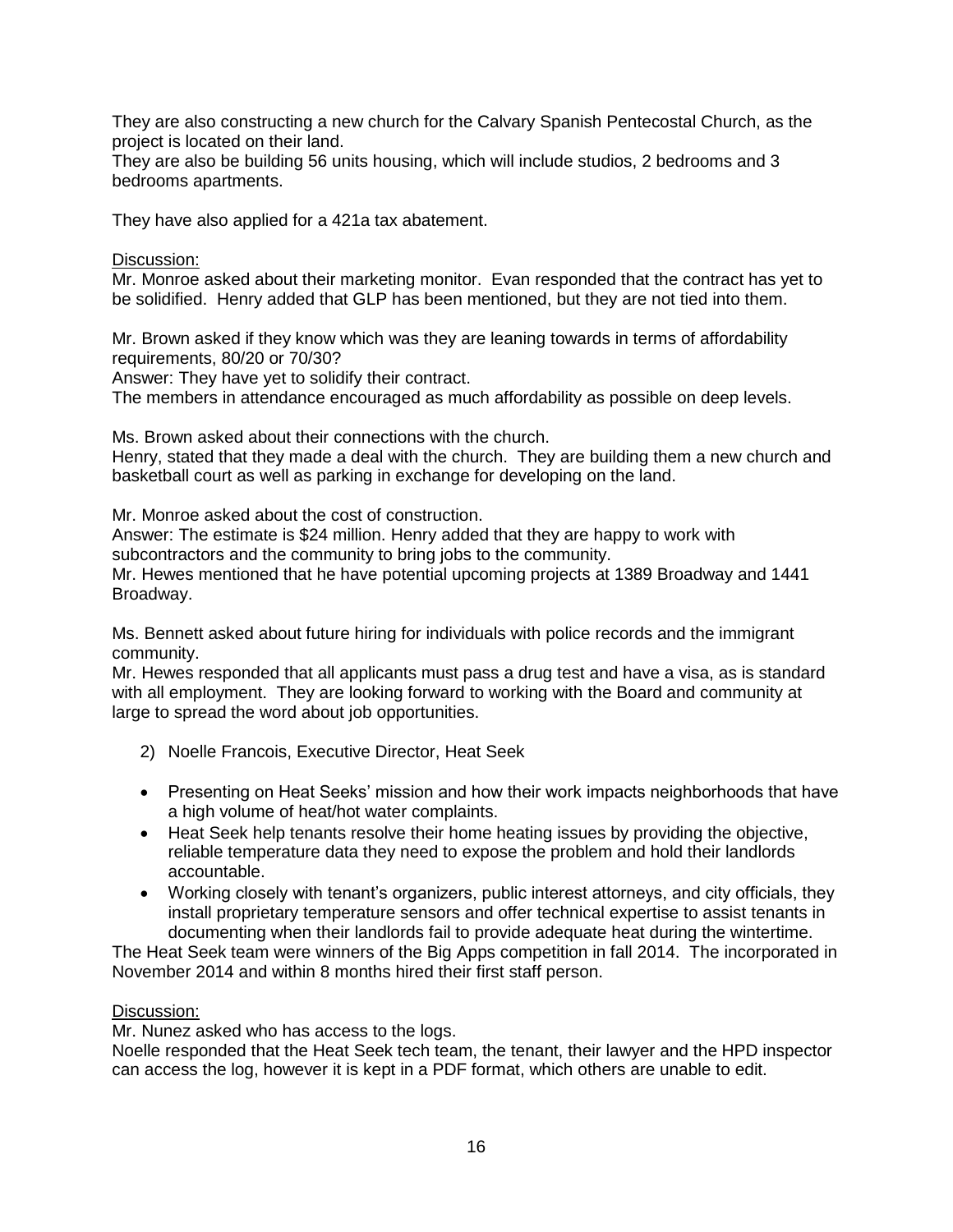Mr. Wiseman asked if they work with private developers to help them stay in compliance with the heating regulations.

Noelle responded that they have, however, the landlords have turned out to be not acting in good faith. They primary focus on working with non-profits, as their team is small.

Ms. Brown asked how much it costs to make the thermometer.

Noelle responded that each costs about \$100. She added that they have also done some work in NYCHA.

Ms. Brown: Who pays?

Noelle: They rely on grant funding from the tech incubator circuit and have also received money from the Borough President's office.

Other questions were entertained.

The District manager asked for a motion to adjourn the meeting. The motion was made by Martha Brown and second by Mr. Joshua Brown. Al members present were in favor. Meeting adjourned at 7:51PM.

### **Health/Hospital/Human Service/Senior Citizen/Veterans Committee (HHHSV) 8:56PM**, Co-

Chairpersons Ms. Mary McClellan & Ms. Luisa Jose

Meeting Held: Monday, February 5, 2018, 3PM, 1420 Bushwick Avenue, Suite 370, Brooklyn, NY 11207-1422

Members Present: Ms. Mary McClellan, Ms. Luisa Jose, Ms. Barbara Smith and Ms. Barbara Jackson

Others Present: District Manager, Ms. Celestina Leon; Oni Tongo, Asenhat Gomez, Tejumade Ajaiyeoba, Rae Gomes, Isella Ramirez, and Luciano Contreras

1) Androniki Lagos, Program manager, and Luciano Contreras, Bushwick Cooks Program, RiseBoro Community Partnership.

Presented on the finalized Comprehensive Community Food & Health Survey, roll-out strategy, responses to date and request for partnership on outreach to Community Board 4 and broader Bushwick Community.

Thus far they have engaged individual throughout the RiseBoro residences. They have also held events at their senior centers and the youth center to gather input. They have already started going door-to-door, as well.

Barbara Smith asked if they are working with Wyckoff Hospital.

Mr. Androniki responded that they still work together and RiseBoro is hoping to involve them further.

They have collected 861 surveys surpassing their target number of 500 and still have two months left.

2) Asenhat Gomez, Resident + El Puente rep, Maria Viera, Resident + RiseBoro, Isella Ramirez, BCP Facilitator/Hecter Street

Presented a preview of community health and resources objectives and recommendations for the Bushwick Community Plan (BCP)

The presenters provided a glossary sheet for agencies, programs and policies named throughout the recommendations as well as a copy of recommendations as they were voted on by the BCP Steering Committee.

3) Oni Tongo, MS, RDN, Nutrition and Food Standards Registered Dietician, NYC Mental Health & Hygiene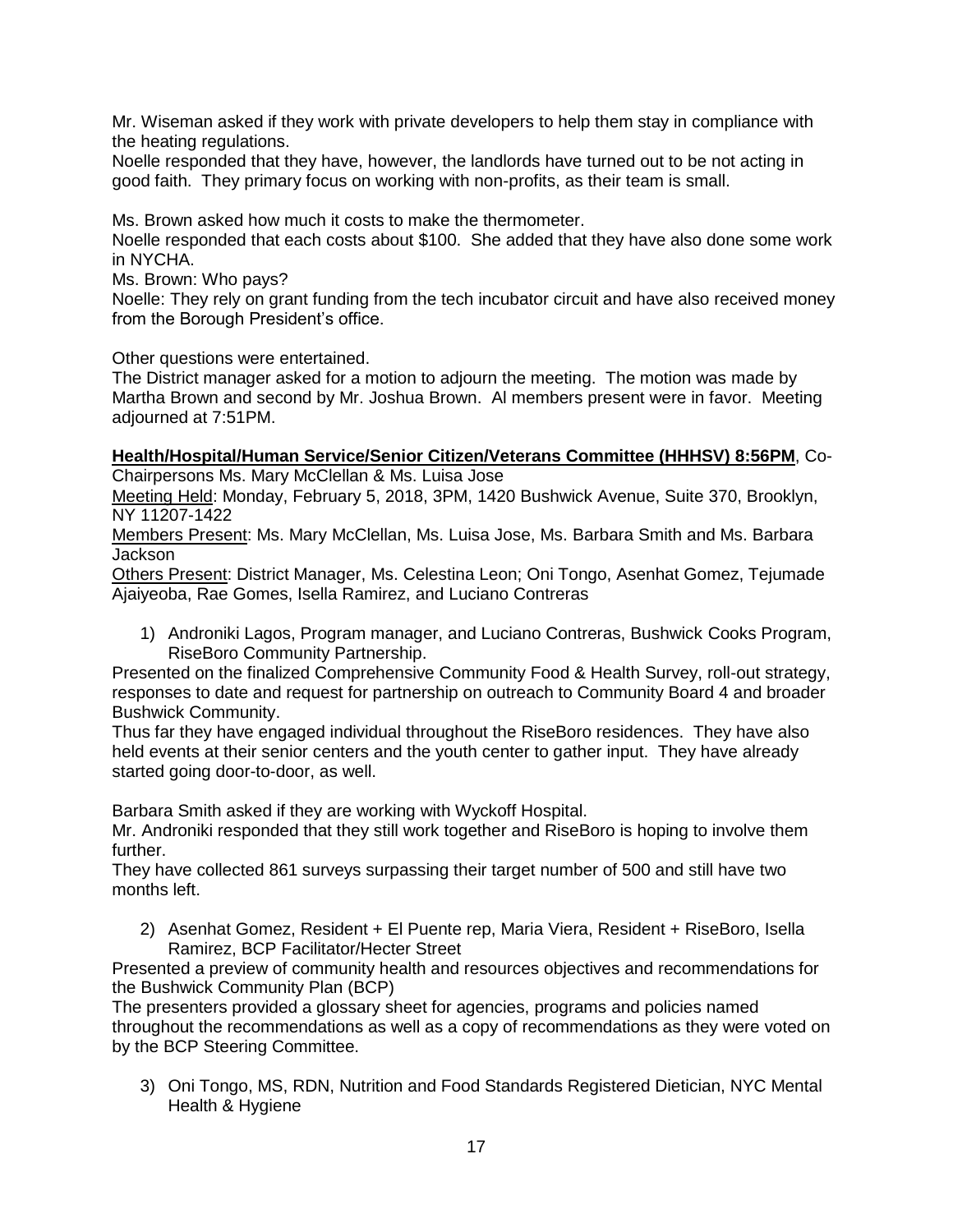Presentation on the Implementation Manual for Healthier Meetings and Events.

Oni and her unit at the DOHMH work with groups, organizations, and boards based on the NYC Healthy Eating Guidelines, which are mandated by law in the Department of Education, DOC, and seniors centers.

There is a three stage process, including a self-assessment, starting implementation, and full implementation.

The goal of their meeting with the committee is with two asks:

- 1) Consider partnering
- 2) Promote and connect them to/with community partners.

The District manager asked for a motion to adjourn. The motion was made by Ms. Barbara Smith and second by Ms. Barbara Jackson. Meeting adjourned at 4:37PM.

### **Environmental Protection / Transportation / Sanitation Committee (EPTS) 8:59PM,**

Co-Chairpersons Eliseo Ruiz and Raul Rubio

Meeting Held: February 1, 2018, 1420 Bushwick Avenue, Suite 370, Brooklyn, NY 11207-1422 Members Present: Mr. Raul Rubio and Ms. Barbara Jackson

Others Present: District Manager, Celestina Leon and Ms. Sarah Back

- 1) Sarah Back, Founder of "Keep Bushwick Beautiful" (KBB)
- Presented on their volunteer efforts and goals in the Bushwick Neighborhood
- They are a community group dedicated to neighborhood trash cleanup, park beautification and awareness about littering.
- KBB partners with local businesses to provide added incentives for volunteers to participate (i.e. free drinks, t-shirts, food) and helps bring in customers to said businesses.

Ms. Backs discussed the success they have had with their volunteer clean-up projects and partnerships in Bushwick.

Keep Bushwick Beautiful was awarded a grant for digital advertising. They are open to feedback from the community and encourage everyone to get involved. The group started in September 2016 and have about fifteen to twenty participants per event. Their mailing list includes about one hundred people.

They currently promote their events in the Bushwick Daily and on social media to increase visibility. The District manager and Raul Rubio suggested that they also advertise in the Times News Weekly (aka the Ridgewood Times) and the Bushwick Observer.

Mr. Rubio suggested that they work with youths and give credit to the students. He suggested that they contact El Puente, EBC H.S., Bushwick Campus and MESA Charter School, as all youth participate in at least one community service day.

### Announcements:

Saturday, April 7<sup>th</sup> 2018 – Earth Day Celebration on the Knickerbocker side of Irving Square Park. There will be E-Recycling as well as other Community Based organization and agencies tabling.

Thursday, June 7<sup>th</sup>, SAVE THE DATE: Community Board 4's "Shape up Bushwick" VI Annual Parade.

In general, it is important for residents to report any illegal dumping, quality of life issues such as dog poop, or rat sightings to 311 to help generate a response from City Hall.

The District Manager asked for a motion to adjourn. Raul Rubio made a motion and Barbara Jackson seconded the motion. Meeting adjourned at 7:22PM.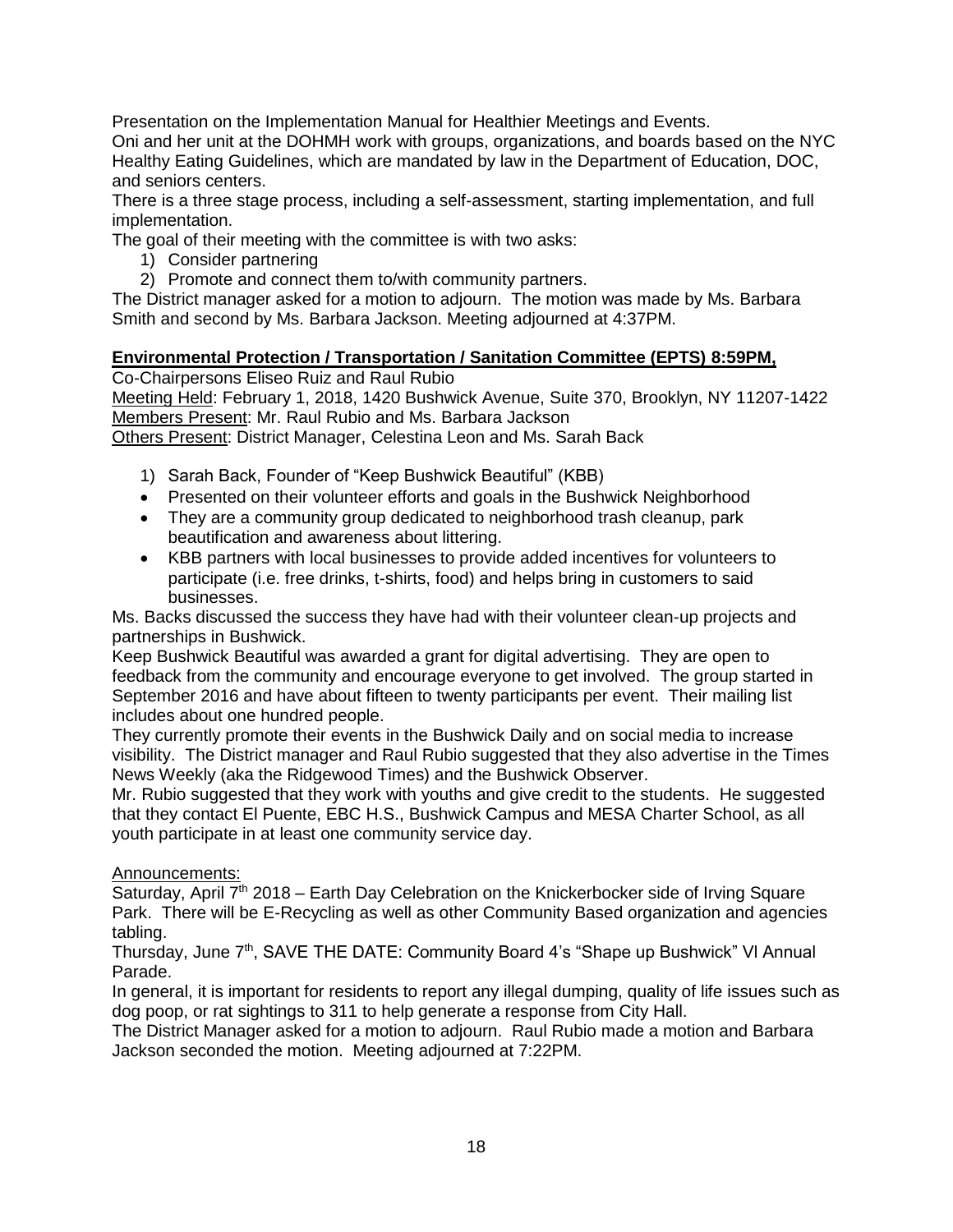### **Recommendation, 9:05PM:**

- 1) Street Co-naming request to Co-name Woodbine Street and Irving in honor of Specialist Rasheed Sahib. A motion was made by Mr. Robert Camacho and second by Ms. Mary McClellan. All member present were in favor. Motion moved.
- 2) Parks and Recreation Committee (PRC) request Motion to accept the recommendation of the PRC with the stipulation that the parks can be used by the community when the school is closed. The motion was made by Mr. James Wiseman and second by Mr. Freddy Fowler. All members present were in favor. Motion moved.
- 3) Public Safety Committee (PSC) Recommendation to send a letter of support to SLA for all the applicants they met with the committee except 321 Starr Street and 895 Broadway with the stipulation that they do not agree with the Community Board's recommendation to stop selling liquor after midnight on Sundays. Motion was made by Ms. Barbara Smith and second by Mr. Robert Camacho. All members present were in favor with two abstentions. Motion moved.
- 4) Board Member removal: Motion made to proceed with the removal of board members, Ms. Roberta Sutton and Ms. Evadne George. Motion made by Mr. Robert Camacho and second by Ms. Barbara Jackson. All member were in favor with one abstention. Motion moved.

Old Business:

NCO – Sector Charlie will hold a meeting Friday, February 23<sup>rd</sup> at 61 Montrose Avenue.

#### **Announcements, 9:13PM**

Earnest Estime': Brooklyn Borough President having a meeting Thursday, February 22<sup>nd</sup> for young people (generation Z) ages 16-18 to talk about school violence at 10:00AM.

Julio Salazar, Representing Congresswoman Nydia Velazquez: The Congresswoman held a meeting for her district leaders at a roundtable meeting. The meeting served as an opportunity to discuss some of the most pressing issues ranging from safety, education, immigration and other local concerns. The meeting was held at the Williamsburg Library located at 240 Division Avenue on January, 23<sup>rd</sup>.

House Passes Velazquez's Bill to Aid Small Firms after Natural Disaster: On January 30, 2018 the U.S. House of Representatives passed a bill authorized by Rep. Nydia M. Velazquez to help small businesses recover from natural disasters. Following the costliest year on record for damage inflicted by natural disaster, Velazquez's bill, H.R. 4792, the Small Business Access to Capital after a Natural Disaster Act, would help local small businesses secure the loans and capital they need to rebuild.

Velazquez on Appropriations Legislation, Dreamers: Rep. Nydia Velazquez issued the following statement regarding government funding legislation to be considered in the U.S. House of Representatives on February 8, 2018.

"I will be voting against this legislation. The fact is we have a solemn obligation to protect the hundreds of thousands of young Dreamers…, This bill provided a rare window to remedy this situation and ensure these young people, who are American in every way but on paper, remain here, in the only country that they have ever called home."

Save the Date!!! Monday, March  $12<sup>th</sup>$  – Non-Profit Organization Workshop: How to start one, promote it and succeed.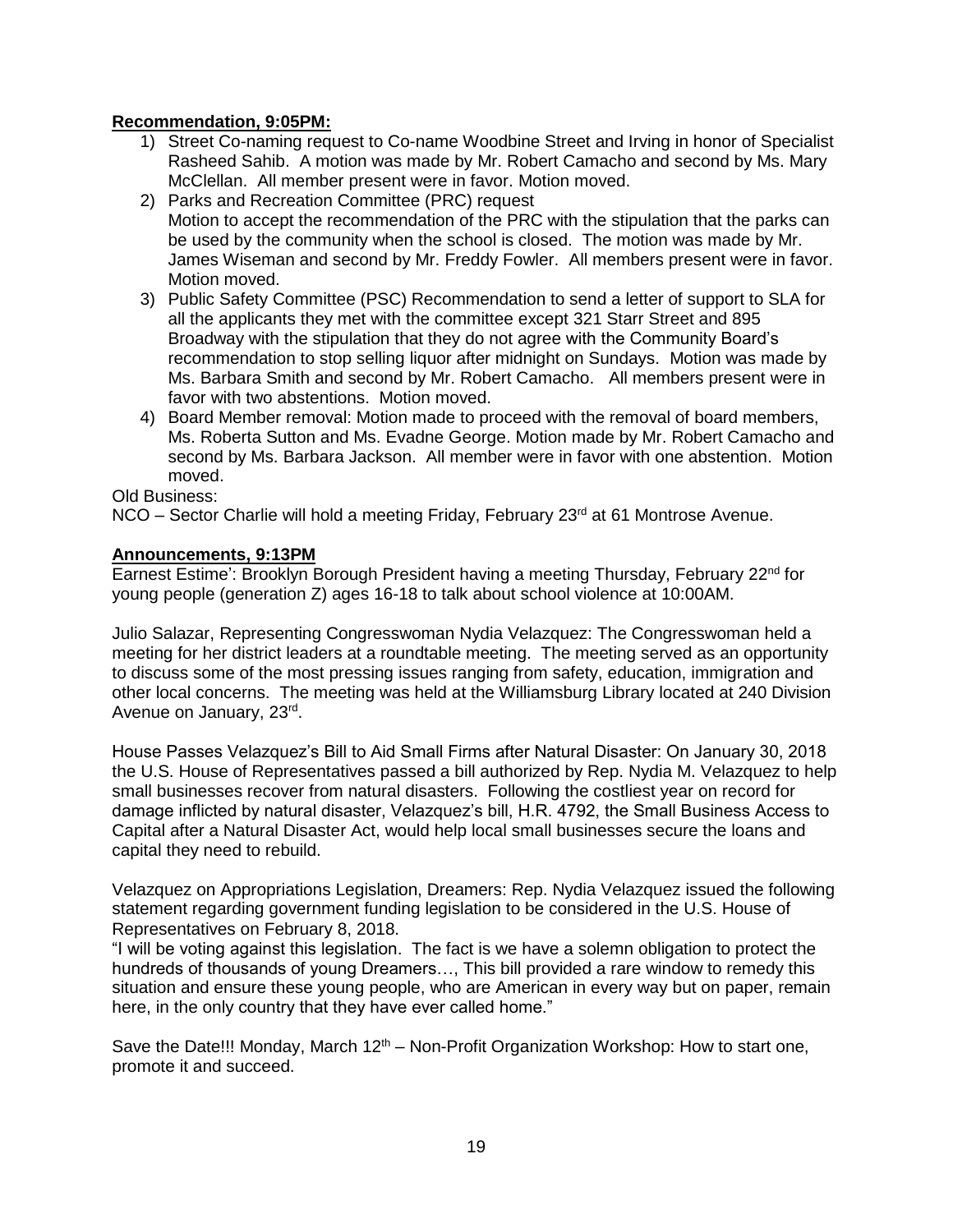Rep. Nydia M. Velazquez is hosting a workshop. If you are starting a 501c3, or are an existing one join her. Learn about the legal procedure, governance, tax rule, funding and the do's and don'ts.

Where: Woodhull Medical Center, 760 Broadway, 3rd Floor, Brooklyn, NY Time: Registration, 9:00AM, 9:30am to 11:30am. For more information please call 718-599- 3658.

SAVE THE DATE – National Council for Negro Women, Inc., the 33<sup>rd</sup> Annual HARAMBEE: In Honor of Our Founder, Dr. Mary McLeod Bethune: ACHIEVEMENT Awards Celebration "A New Agenda for A New Age: Saturday, April  $28<sup>th</sup>$  2018 at 11:00AM – 3:00PM. For more information contact Chair: Nydia Southerland 347-873-9864 / Co-Chair: Michelle Cook 347-865-2251. Email: [NCNWBrooklynYouthSection@Gmail.com](mailto:NCNWBrooklynYouthSection@Gmail.com) Tickets are \$45.00

NYC Well, Talk. Text. Chat 24/7: Trouble Coping? Don't Struggle Alone. Talk 1-888-NYCWELL (1-888-692-9355)

Text: Well to 65173

Chat: [www.NYC.gov/nycwell](http://www.nyc.gov/nycwell) It is Free, confidential, 24/7 NYC Well helps with problems like depression, anxiety and drug or alcohol misuse. This service is for you or someone you care about. Connect. Heal. Thrive

Jonathan Pomboza Representing District Attorney Eric Gonzalez Honorable Eric Gonzalez invites you to LIVE. Featuring Ted Shaw, Esq., Par Director-Counsel and President of the NAACP Legal Defense and Educational Fund, Inc. (LDF) on "The Urgency of Now". Black History Month 2018. Event Host: L. Joy Williams, Tuesday, February 27<sup>th</sup>, 2018, 6:00PM – 8:00PM. St. Francis College, 180 Remsen Street between Clinton & Court Streets. Light refreshments, meet and greet. RSVP: [Communityaffairs@brooklynda.org](mailto:Communityaffairs@brooklynda.org) 718-250-3888

RiseBoro Community Partnership: Community Farm Design Workshop, March  $3<sup>rd</sup>$ , 1:30PM – 4:30PM, 1474 Gates Avenue. The Bushwick Grows? Community Farm needs your ideas and vision! Join them at RB Youth Center on March  $3<sup>rd</sup>$  to walk the future farm site, plan and design a space that reflects the community. All are welcome! [www.RiseBoro.org](http://www.riseboro.org/)

Brooklyn Borough President Eric L. Adams: Free Stop 'N' Swap: In partnership with the Office of the Brooklyn Borough President, Thursday, April 19<sup>th</sup>, 11AM – 2PM, Brooklyn Borough Hall Plaza, 209 Joralemon Street, Brooklyn, NY 11201. Drop off items from 8AM at the Greenmarket. (The outdoor event, will be moved indoors with inclement weather) Bring clean, reusable, portable items such as clothing, housewares, electronics, books & toys that you no longer need. Take home something new-to-you, free! You do not have to bring something to take something. For more information 212-788-7964, [Recycle@GrowNYC.org;](mailto:Recycle@GrowNYC.org) [WWW.GrowNYC.org/Swap](http://www.grownyc.org/Swap)

The Office of Brooklyn Borough President Eric L. Adam is partnering with Benefit Kitchen, a Brooklyn-based company that is helping New Yorkers learn about their eligibility for benefits like Child Care, Public Assistance, SNAP and many others.

Download the app or visit **app.benefitkitchen.com** to get started. Log in with an email address and take 10 minutes to answer the questionnaire. When you are done, you will have eligibility information and dollar amounts for all the benefits you and your family can receive. Once you have this information the Office of the Brooklyn Borough President can help you apply. You can contact the Constituent Assistance Center at 718-802-3700 or visit/call Brooklyn Job Centers on.nyc.gov/2b6ewl2.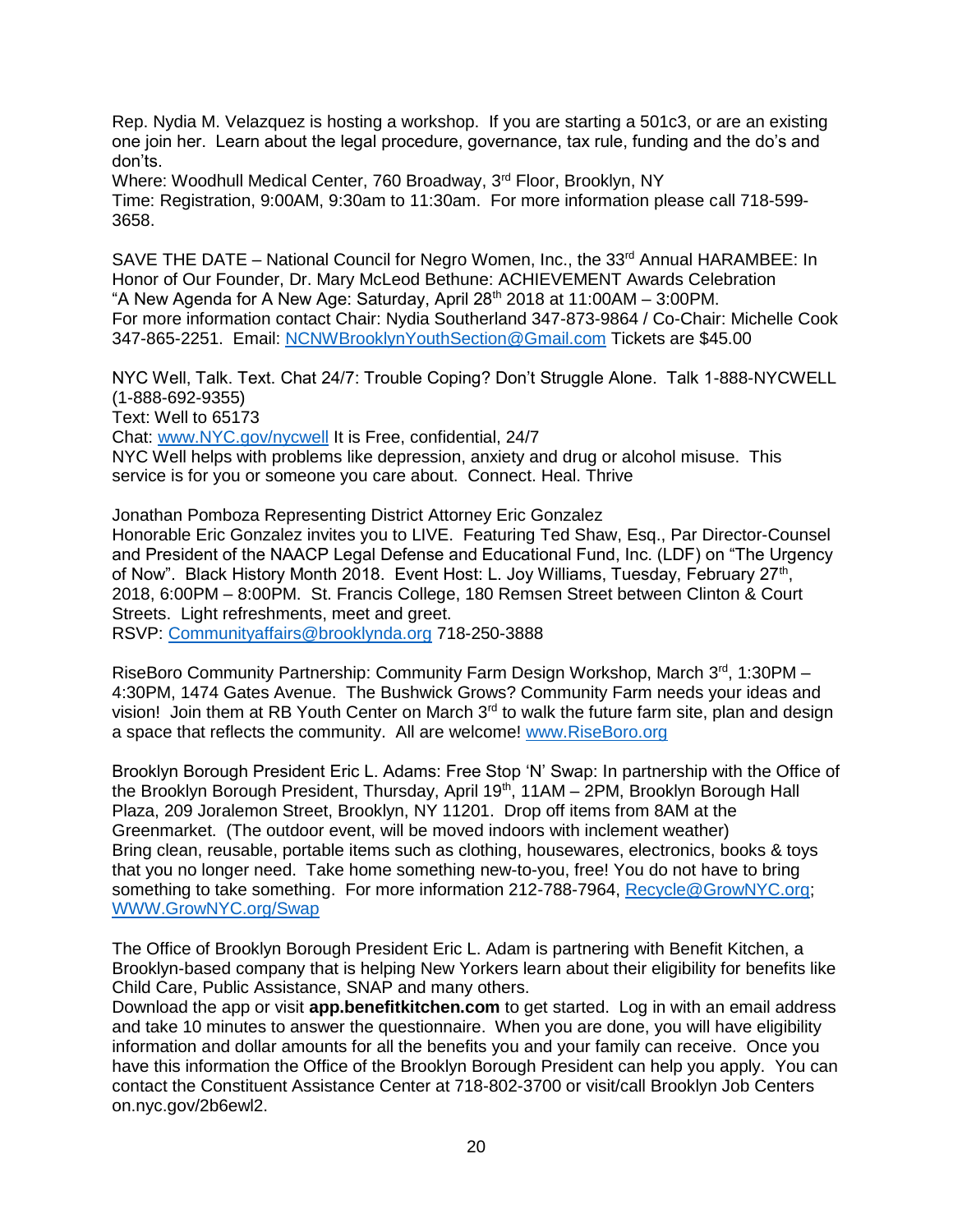When prompted, use the "agency code": bbpbenefits

Tax Preparation & Filling Absolutely FREE, Brooklyn Borough Hall, 2019 Joralemon Street, Brooklyn, NY 11201 Monday, March 12 & 26, 2018 - 12:00PM – 5:00PM Tuesday, March 27, 2018 – 12:00PM – 5:00PM Wednesday, March 7 & April 4, 2018 12:00PM – 5:00PM Thursday, March 8 & April 5, 2018 – 12:00PM – 5:00PM Monday, April 9 & 16, 2018 – 12:00PM – 7:00PM Tuesday, April 10, 2018 – 12:00PM – 7:00PM Thursday, March 15, 2018 – 12:00PM – 7:00PM Schedule your appointment online at [www.growbrooklyn.org/taxes](http://www.growbrooklyn.org/taxes) or call for an appointment at 347-682-5605.

You are invited to participate in Brooklyn Crochets for a cause: Homeless Outreach, Be Crafty! Crochet with us as we make blanket and scarves that will be donated to individuals who are homeless. Yarn will be provided free of charge. Wednesdays 10:00AM to 12:00PM, March 14<sup>th</sup>, 21 and 28<sup>th</sup>, April 4<sup>th</sup>, 11<sup>th</sup>, 18<sup>th</sup> and 25<sup>th</sup>. Tuesdays 10:00AM – 12:00PM, May 1<sup>st</sup>, 8<sup>th</sup>, 15<sup>th</sup> and 22<sup>nd</sup>. Donation day will be held on Wednesday, June 6<sup>th</sup>. Brooklyn Borough Hall, 209 Joralemon Street, Brooklyn, NY 11201. For questions call: 718-802-3700 New Yorkers that earn \$66,000 or less may be eligible to get their taxes done for free online and at over 200 sites across the City, click on our [NYC Free Tax Prep Map](https://csmail.nyc.gov/owa/redir.aspx?C=CXgSGGNvMwdMdBKSMjKXbWv9oRZKwOeyZmOsNius-es5TXCeSoDVCA..&URL=https%3a%2f%2fwww1.nyc.gov%2fassets%2fdca%2fTaxMap%2f) to find locations near you!

Join the Office of the Brooklyn Borough President for the Fifth Annual Black History Month Celebration – Ancestry and Genealogy Voyage Through Kings County Brooklyn's Journey from Slavery to Freedom, Wednesday, February 28, 2018, 6:00PM to 9:00PM, Brooklyn Borough Hall, 209 Joralemon Street, Brooklyn, NY 11201 RSVP to: 718-802-3729 or [www.Brooklyn-USA.org/blackhistory2018](http://www.brooklyn-usa.org/blackhistory2018)

The Office of the Brooklyn Borough President in partnership with Council Members Rafael Espinal and Antonio Reynoso and the Consulate General of the Dominican Republic in New York, Cordially Invite You to Celebrate Dominican Independence Day. Tuesday, February 27, 2018, 5:30PM - 7:30PM. Brooklyn Borough Hall, 209 Joralemon Street, Brooklyn, NY 11201 RSVP: 718-802-7300 or [www.brooklyn-usa.org/DRday](http://www.brooklyn-usa.org/DRday)

**New Yorkers with simple tax returns need your help!** Tax time can be a chance for families throughout the city to use their refunds to pay bills, get out of debt and save for their future. All too often, New Yorkers pay high fees to complete their tax returns, losing hundreds of dollars from their refund. **Now that the tax season is in full swing,** [NYC Free Tax Prep](https://csmail.nyc.gov/owa/redir.aspx?C=zoYx7ij7N7hl67SqtKBjJirGWLFi3vA2ySOqQiDjU-Y5TXCeSoDVCA..&URL=http%3a%2f%2fwww.nyc.gov%2ftaxprep) **still needs tax preparer volunteers to serve eligible filers.**

**You do not need tax or finance experience to join NYC Free Tax Prep in making a difference.** As a volunteer you will receive high-level training and support with every return, preparing you to work one-on-one with clients to complete returns and help them claim important tax benefits like the Earned Income Tax Credit (EITC). You will see the impact of your work immediately and gain hands-on knowledge of the tax system. We have over 200 sites throughout the city, open days, evenings and weekends, making your commitment easy to schedule.